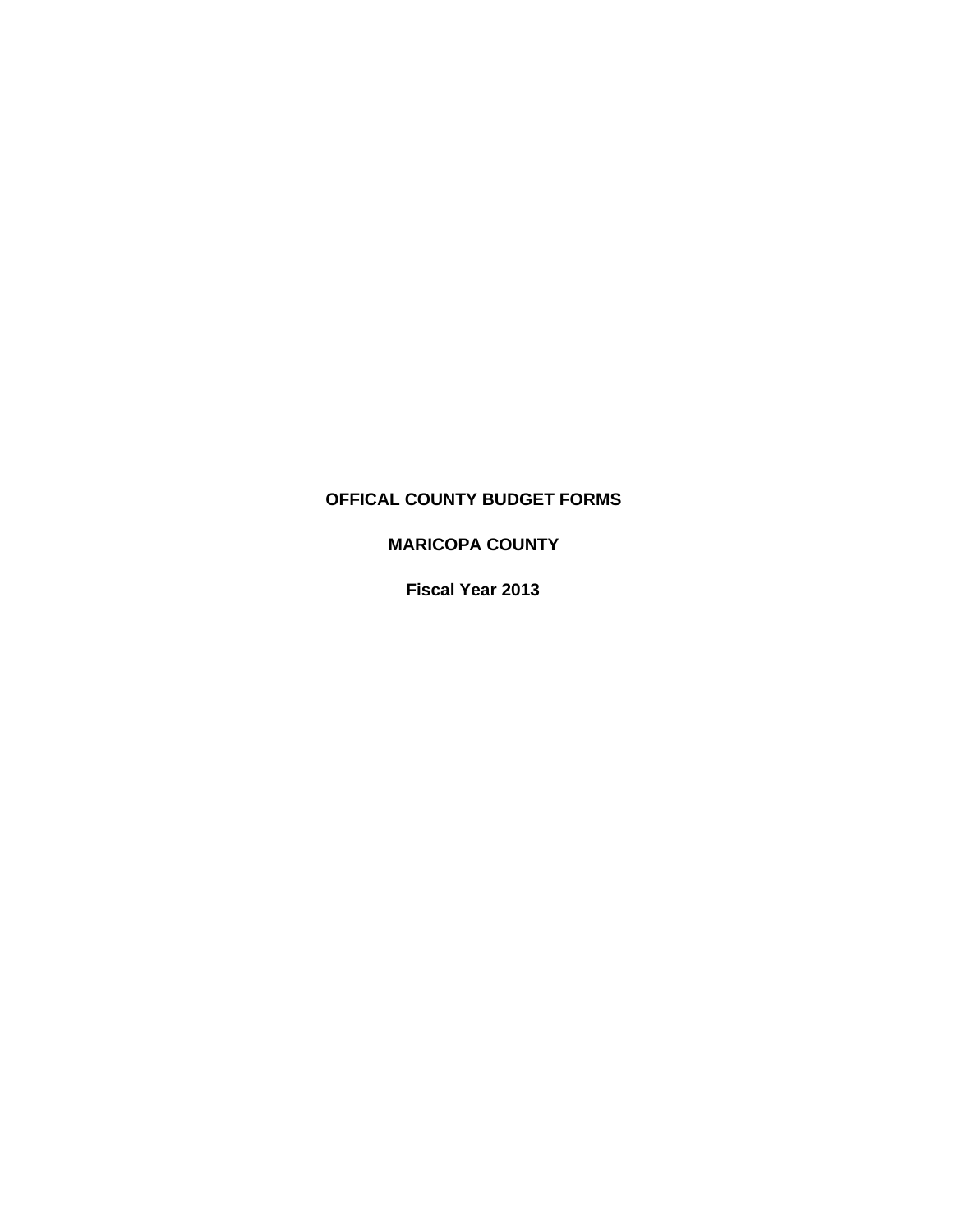# **MARICOPA COUNTY**

# **TABLE OF CONTENTS**

# **Fiscal Year 2013**

- Schedule A—Summary Schedule of Estimated Revenues and Expenditures/Expenses
- Schedule B—Summary of Tax Levy and Tax Rate Information
- Schedule C—Summary by Fund Type of Revenues Other Than Property Taxes
- Schedule D—Summary by Fund Type of Other Financing Sources/<Uses> and Interfund Transfers
- Schedule E—Summary by Department of Expenditures/Expenses Within Each Fund Type
- Schedule F—Summary by Department of Expenditures/Expenses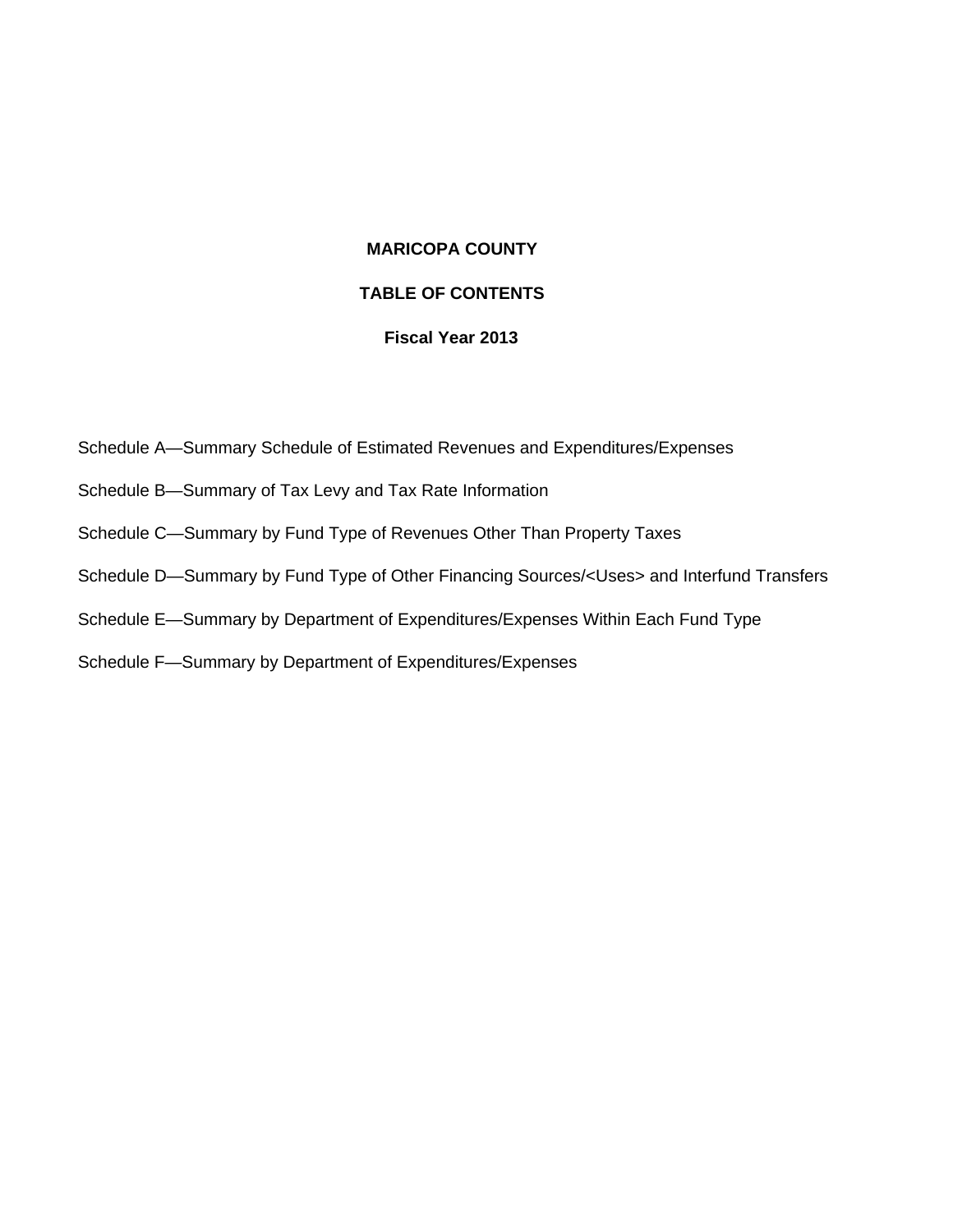#### **MARICOPA COUNTY Summary Schedule of Estimated Revenues and Expenditures/Expenses Fiscal Year 2013**

| <b>FUND</b>                                               | <b>ADOPTED</b><br><b>BUDGETED</b><br><b>EXPENDITURES/</b><br><b>EXPENSES*</b><br>2012 | <b>ACTUAL</b><br><b>EXPENDITURES/</b><br><b>EXPENSES**</b><br>2012 | <b>FUND BALANCE/</b><br><b>NET ASSETS***</b><br>July 1,2012** | <b>PROPERTY TAX</b><br><b>REVENUES</b><br>$2013$ <sup>*****</sup> ) | <b>ESTIMATED</b><br><b>REVENUES</b><br><b>OTHER THAN</b><br><b>PROPERTY TAXES</b><br>2013 | <b>OTHER FINANCING</b><br>2013<br><b>SOURCES</b><br><uses></uses> |  | IN            | <b>INTERFUND TRANSFERS</b><br>2013<br><out></out> | <b>TOTAL FINANCIAL</b><br><b>RESOURCES</b><br><b>AVAILABLE</b><br>2013 | <b>BUDGETED</b><br><b>EXPENDITURES/</b><br><b>EXPENSES</b><br>2013 |
|-----------------------------------------------------------|---------------------------------------------------------------------------------------|--------------------------------------------------------------------|---------------------------------------------------------------|---------------------------------------------------------------------|-------------------------------------------------------------------------------------------|-------------------------------------------------------------------|--|---------------|---------------------------------------------------|------------------------------------------------------------------------|--------------------------------------------------------------------|
| 1. General Fund                                           | 992,509,936 \$                                                                        | 824,228,381                                                        | 247,432,960 \$<br>- \$                                        | Primary:<br>420,010,153 \$                                          | 612,455,092 \$                                                                            |                                                                   |  |               | $$243,911,235$ \\$                                | 1,035,986,970 \$                                                       | 1,035,986,970                                                      |
| 2. General Fund - Override Election                       |                                                                                       |                                                                    |                                                               | Secondary:                                                          |                                                                                           |                                                                   |  |               |                                                   |                                                                        |                                                                    |
| 3. Total General Fund                                     | 992,509,936                                                                           | 824,228,381                                                        | 247,432,960                                                   | 420,010,153                                                         | 612,455,092                                                                               |                                                                   |  |               | 243,911,235                                       | 1,035,986,970                                                          | 1,035,986,970                                                      |
| 4. Special Revenue Funds                                  | 894,595,578                                                                           | 767,627,101                                                        | 233,770,330                                                   | 70,474,627                                                          | 593,174,364                                                                               | 200,000                                                           |  | 173,322,637   | 139,933,159                                       | 931,008,799                                                            | 861,930,782                                                        |
| 5. Debt Service Funds Available                           | 26,040,385                                                                            | 26,035,285                                                         | 20,715,356                                                    |                                                                     | 7,109,803                                                                                 |                                                                   |  | 20,448,230    | 115,500                                           | 48,157,889                                                             | 23,371,374                                                         |
| 6. Less: Designation for Future Debt<br><b>Retirement</b> |                                                                                       |                                                                    | 20,715,356                                                    |                                                                     | 4,071,159                                                                                 |                                                                   |  |               |                                                   | 24,786,515                                                             |                                                                    |
| 7. Total Debt Service Funds                               | 26.040.385                                                                            | 26,035,285                                                         |                                                               |                                                                     | 3,038,644                                                                                 |                                                                   |  | 20,448,230    | 115,500                                           | 23,371,374                                                             | 23,371,374                                                         |
| 8. Capital Projects Funds                                 | 485,036,509                                                                           | 305,639,553                                                        | 817,154,293                                                   |                                                                     | 63.450.761                                                                                |                                                                   |  | 292.663.106   | 112,094,494                                       | 1.061.173.666                                                          | 447,264,327                                                        |
| 9. Internal Service Funds                                 | 231,680,229                                                                           | 205,606,469                                                        | 59,693,042                                                    |                                                                     | 196,960,701                                                                               |                                                                   |  | 9,620,415     |                                                   | 266,274,158                                                            | 222,722,857                                                        |
| <b>10. Eliminations Funds</b>                             | (185,063,790)                                                                         | (189, 298, 204)                                                    | 0                                                             |                                                                     | (194, 868, 476)                                                                           |                                                                   |  | (496,054,388) | (496, 054, 388)                                   | (194, 868, 476)                                                        | (194, 868, 476)                                                    |
| 11.                                                       |                                                                                       |                                                                    |                                                               |                                                                     |                                                                                           |                                                                   |  |               |                                                   |                                                                        |                                                                    |
| 10. Total Eliminations Funds                              | (185,063,790)                                                                         | (189, 298, 204)                                                    | 0                                                             |                                                                     | (194, 868, 476)                                                                           |                                                                   |  | (496,054,388) | (496,054,388)                                     | (194, 868, 476)                                                        | (194, 868, 476)                                                    |
| <b>11. TOTAL ALL FUNDS</b>                                |                                                                                       | $$2,444,798,847$ $$1,939,838,585$ $$1,358,050,625$ $$5$            |                                                               |                                                                     | 490,484,780 \$ 1,274,211,086 \$                                                           | 200,000 \$                                                        |  | ŝ.            |                                                   | $$3,122,946,491$ \ \ \$                                                | 2,396,407,834                                                      |

### **EXPENDITURE LIMITATION COMPARISON 2012 2013**

**1. Budgeted expenditures/expenses \$ 2,396,407,834 2,444,798,847 \$** 

**2. Add/subtract: estimated net reconciling items (273,470,462) (293,077,947)**

**3. Budgeted expenditures/expenses adjusted for reconciling items 2,122,937,372 2,151,720,900**

**4. Less: estimated exclusions (954,238,844) (1,016,259,409)**

**5. Amount subject to the expenditure limitation** 

**6. EEC expenditure limitation** 

| 2012            | 2013            |
|-----------------|-----------------|
| 2,444,798,847   | 2,396,407,834   |
| (293,077,947)   | (273, 470, 462) |
| 2,151,720,900   | 2,122,937,372   |
| (1,016,259,409) | (954, 238, 844) |
| 1,135,461,491   | 1,168,698,528   |
| 1,135,461,492   | 1,168,698,529   |
|                 |                 |

**\* Includes Expenditure/Expense Adjustments Approved in the current year from Schedule E.** 

**\*\*Includes actual amounts as of the date the proposed budget was prepared, adjusted for estimated activity for the remainder of the fiscal year.**

**\*\*\*** Amounts in this column represent Fund Balance/Net Asset amounts except for amounts not in spendable form (e.g., prepaids and inventories) or legally or contractually required to be maintained intact (e.g., **principal of a permanent fund).**

**(\*\*\*\*\*) Anticipated amount of Property Tax collections .**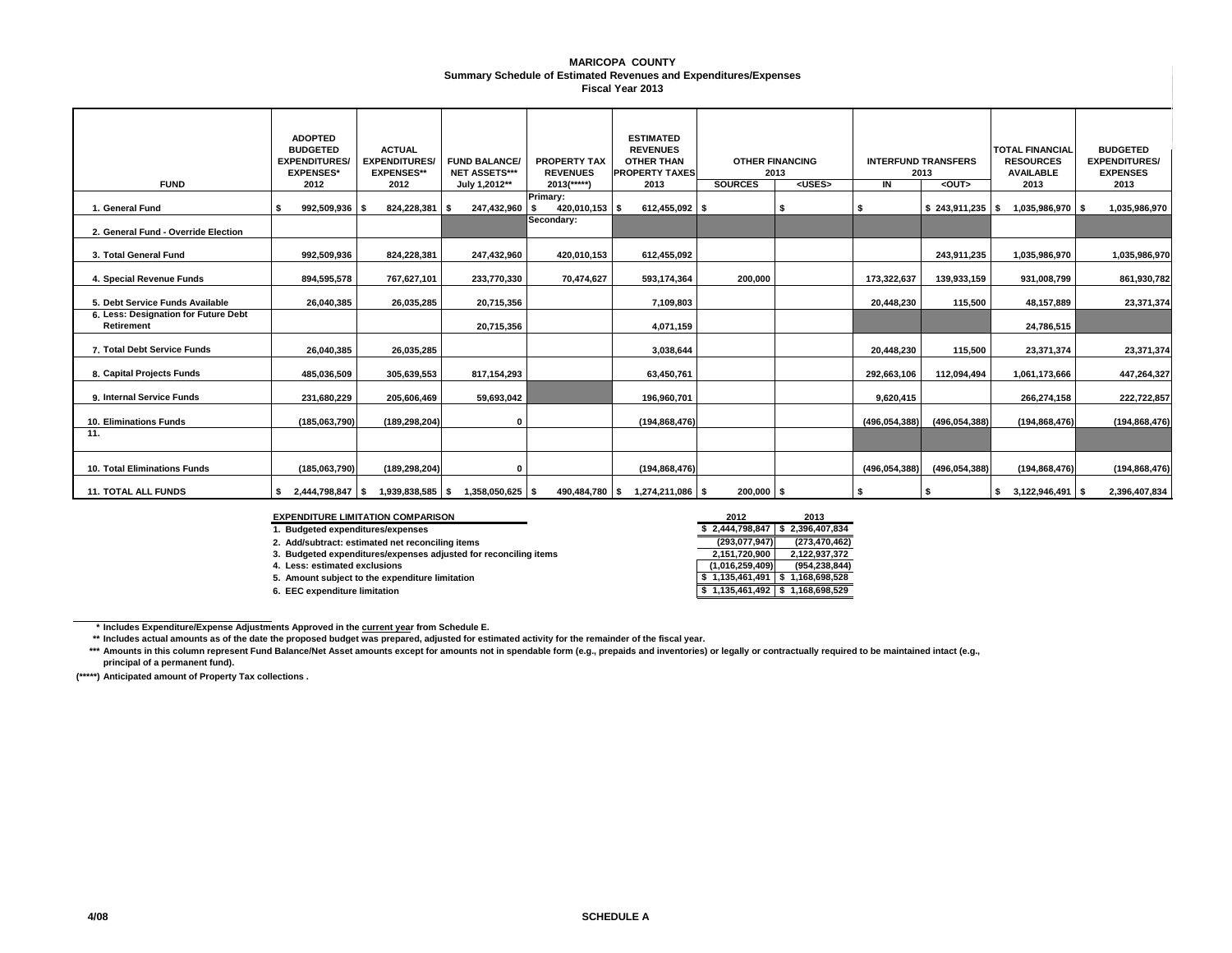## **Fiscal Year 2013 MARICOPA COUNTY Summary of Tax Levy and Tax Rate Information**

|                                                                                                                                                                                         |         | 2012                                  |          | 2013                                  |
|-----------------------------------------------------------------------------------------------------------------------------------------------------------------------------------------|---------|---------------------------------------|----------|---------------------------------------|
| 1. Maximum allowable primary property tax levy.<br>A.R.S. §42-17051(A)                                                                                                                  | \$      | 538,196,523                           | \$       | 558,192,254                           |
| 2. Amount received from primary property taxation in<br>the current year in excess of the sum of that<br>year's maximum allowable primary property tax<br>levy. A.R.S. §42-17102(A)(18) | \$      |                                       |          |                                       |
| 3. Property tax levy amounts                                                                                                                                                            |         |                                       |          |                                       |
| A. Primary property taxes                                                                                                                                                               | S       | 477,571,468                           | \$       | 425,111,491                           |
| B. Secondary property taxes<br>General Fund - Override election<br><b>Flood Control District</b><br><b>Library District</b>                                                             | \$      | 62,401,172<br>19,070,066              | \$       | 54,584,578<br>16,925,024              |
|                                                                                                                                                                                         |         |                                       |          |                                       |
| Total secondary property taxes                                                                                                                                                          |         | 81,471,238                            |          | 71,509,602                            |
| C. Total property tax levy amounts                                                                                                                                                      | S       | 559,042,706                           | \$       | 496,621,093                           |
| 4. Property taxes collected*                                                                                                                                                            |         |                                       |          |                                       |
| A. Primary property taxes<br>(1) Current year's levy<br>(2) Prior years' levies                                                                                                         | \$      | 463,244,324<br>9,586,693              | S        | 412,358,146<br>7,652,007              |
| (3) Total primary property taxes                                                                                                                                                        | S       | 472,831,017                           | \$       | 420,010,153                           |
| B. Secondary property taxes<br>(1) Current year's levy<br>(2) Prior years' levies<br>(3) Total secondary property taxes                                                                 | S<br>\$ | 79,027,101<br>1,629,424<br>80,656,525 | \$<br>\$ | 69,364,314<br>1,110,313<br>70,474,627 |
| C. Total property taxes collected **                                                                                                                                                    | \$      | 553,487,542                           | \$       | 490,484,780                           |
| 5. Property tax rates                                                                                                                                                                   |         |                                       |          |                                       |
| A. County tax rate<br>(1) Primary property tax rate<br>(2) Secondary property tax rate<br>General Fund - Override election                                                              |         | 1.2407                                |          | 1.2407                                |
|                                                                                                                                                                                         |         |                                       |          |                                       |
| (3) Total county tax rate                                                                                                                                                               |         | 1.2407                                |          | 1.2407                                |
| B. Special assessment district tax rates<br>Secondary property tax rates                                                                                                                |         |                                       |          |                                       |
| <b>Flood Control District</b>                                                                                                                                                           |         | 0.1780                                |          | 0.1780                                |
| <b>Library District</b>                                                                                                                                                                 |         | 0.0492                                |          | 0.0492                                |

\* Includes actual property taxes collected as of the date the proposed budget was prepared, plus estimated property tax collections for the remainder of the fiscal year.

\*\* Represents budgeted Property Tax Revenue. Property tax revenue is budgeted in FY 2012-13 based on prior years' collection trends, rather than on the actual levy amount. Each year, approximately 3.0% of levied taxes go unpaid. While a portion (approximately 2.0%) are paid in the following tax year, approximately 1.0% are never paid, or are not levied due to resolutions which actually reduce assessed value amounts. Levy for General Fund is \$425,111,491; for Flood Control District is \$54,584,578 and for Library District is \$16,925,024.

# **4/08 SCHEDULE B**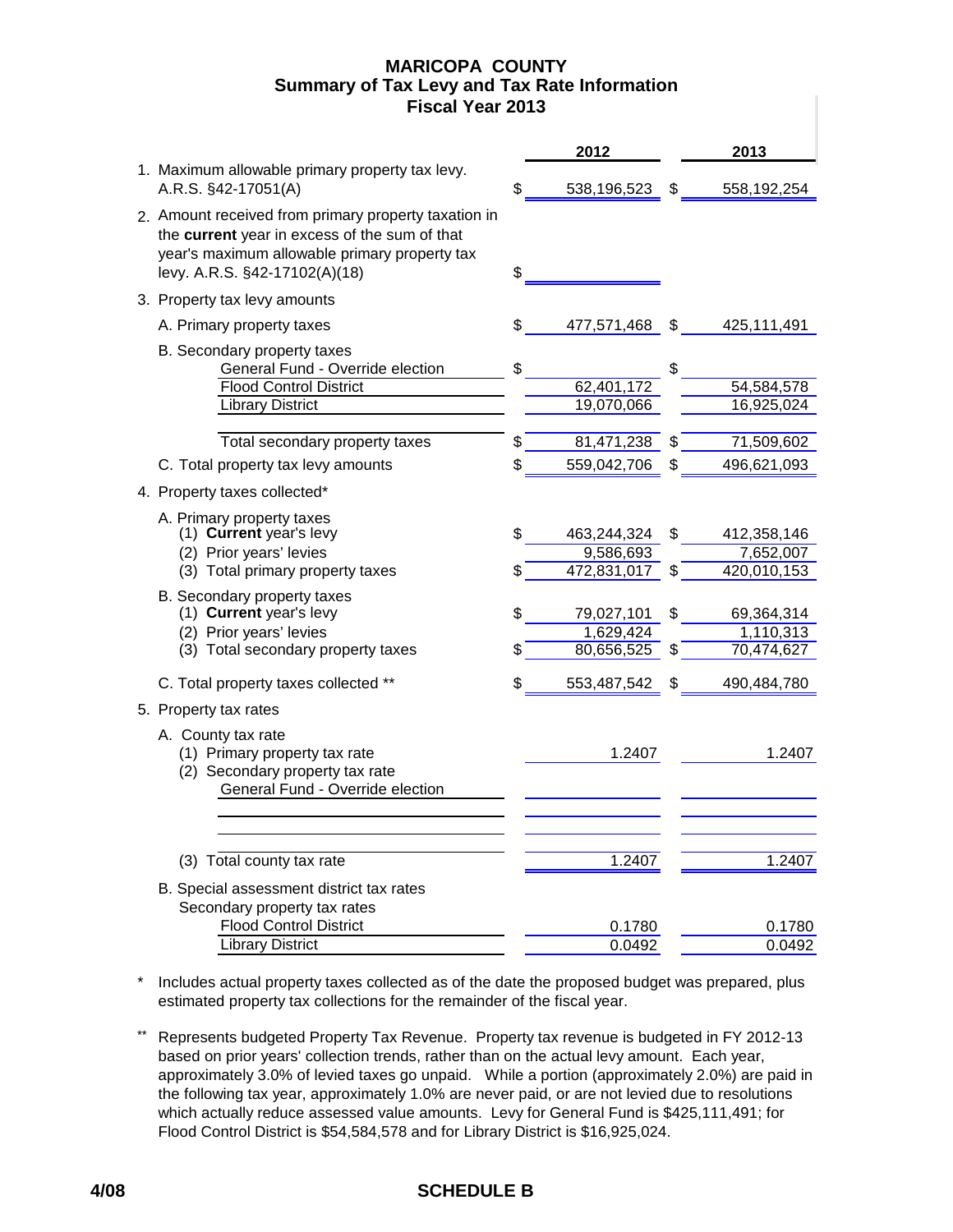### **MARICOPA COUNTY Summary by Fund Type of Revenues Other Than Property Taxes Fiscal Year 2013**

|                                                                                                                     |      | <b>ESTIMATED</b><br><b>REVENUES**</b> |    | <b>ACTUAL</b><br><b>REVENUES*</b> |      | <b>ESTIMATED</b><br><b>REVENUES</b> |
|---------------------------------------------------------------------------------------------------------------------|------|---------------------------------------|----|-----------------------------------|------|-------------------------------------|
| <b>SOURCE OF REVENUES</b>                                                                                           |      | 2012                                  |    | 2012                              |      | 2013                                |
| <b>GENERAL FUND</b>                                                                                                 |      |                                       |    |                                   |      |                                     |
| Taxes                                                                                                               |      |                                       |    |                                   |      |                                     |
| TAX PENALTIES & INTEREST                                                                                            | \$   | 23,300,000                            | S  | 24,800,000                        | \$   | 23,973,708                          |
| PAYMENTS IN LIEU OF TAXES                                                                                           |      | 11,775,550                            |    | 11,735,769                        |      | 11,714,503                          |
| STATE SHARED SALES TAX                                                                                              |      | 369,740,752                           |    | 396, 155, 134                     |      | 404,078,237                         |
| STATE SHARED VEHICLE LICENSE                                                                                        |      | 111,119,076                           |    | 109,193,522                       |      | 109,193,522                         |
| <b>Licenses and permits</b>                                                                                         |      |                                       |    |                                   |      |                                     |
| <b>LICENSES AND PERMITS</b>                                                                                         |      | 2,203,000                             |    | 2,222,911                         |      | 2,213,000                           |
| Intergovernmental                                                                                                   |      |                                       |    |                                   |      |                                     |
| <b>GRANTS</b>                                                                                                       |      | 19,971                                |    | 19,971                            |      |                                     |
| OTHER INTERGOVERNMENTAL                                                                                             |      | 4,773,201                             |    | 4,802,431                         |      | 4,127,002                           |
| <b>Charges for services</b>                                                                                         |      |                                       |    |                                   |      |                                     |
| <b>INTERGOV CHARGES FOR SERVICES</b>                                                                                |      | 11,679,061                            |    | 11,984,879                        |      | 11,722,674                          |
| OTHER CHARGES FOR SERVICES                                                                                          |      | 28,283,339                            |    | 27,051,918                        |      | 26,908,370                          |
| PATIENT SERVICES REVENUE                                                                                            |      | 6,876                                 |    | 6,996                             |      | 7,000                               |
| <b>Fines and forfeits</b>                                                                                           |      |                                       |    |                                   |      |                                     |
| <b>FINES &amp; FORFEITS</b>                                                                                         |      | 14,036,087                            |    | 11,222,941                        |      | 11,270,300                          |
| <b>Investments</b>                                                                                                  |      |                                       |    |                                   |      |                                     |
| <b>INTEREST EARNINGS</b>                                                                                            |      | 5,000,000                             |    | 4,305,898                         |      | 4,000,000                           |
| <b>Miscellaneous</b>                                                                                                |      |                                       |    |                                   |      |                                     |
| <b>MISCELLANEOUS REVENUE</b>                                                                                        |      | 3,679,279                             |    | 7,720,906                         |      | 3,246,776                           |
| Total General Fund \$                                                                                               |      | 585,616,192 \$                        |    | 611,223,276 \$                    |      | 612,455,092                         |
| Includes actual revenues recognized on the modified accrual or accrual basis as of the date the proposed budget was |      |                                       |    |                                   |      |                                     |
| <b>SPECIAL REVENUE FUNDS</b>                                                                                        |      |                                       |    |                                   |      |                                     |
| <b>Road Fund</b>                                                                                                    |      |                                       |    |                                   |      |                                     |
| <b>TRANSPORTATION OPERATIONS</b>                                                                                    | \$   | 88,078,036                            | \$ | 86,619,022                        | - \$ | 88,019,135                          |
| <b>Total Road Fund</b>                                                                                              | \$   | 88,078,036                            | \$ | 86,619,022                        | \$   | 88,019,135                          |
| <b>Health Services Fund</b>                                                                                         |      |                                       |    |                                   |      |                                     |
| PATIENT SERVICES REVENUE                                                                                            | \$   | 1,561,500                             | \$ | 1,841,274                         | - \$ | 1,858,060                           |
| Total Health Services Fund \$                                                                                       |      | 1,561,500                             | \$ | 1,841,274 \$                      |      | 1,858,060                           |
| <b>List Fund: Other Special Revenue</b>                                                                             |      |                                       |    |                                   |      |                                     |
| GRANTS, MISC. REVENUE, ETC.                                                                                         | \$   | 516,329,136                           | \$ | 491,063,211                       | \$   | 503,297,169                         |
| Total Other Special Reveue \$                                                                                       |      | 516,329,136                           | \$ | 491,063,211                       | \$   | 503,297,169                         |
| Total Special Revenue Funds \$                                                                                      |      | 605,968,672                           | \$ | 579,523,507                       | \$   | 593,174,364                         |
| <b>DEBT SERVICE FUNDS</b>                                                                                           |      |                                       |    |                                   |      |                                     |
| NON-DEPARTMENTAL                                                                                                    | \$   | 1,248,182                             | \$ | 1,245,989                         | -\$  | 2,057,816                           |
| <b>STADIUM DISTRICT</b>                                                                                             |      | 4,621,745                             |    | 4,798,162                         |      | 5,051,987                           |
| <b>Total Debt Service Funds</b>                                                                                     | - \$ | 5,869,927                             | \$ | 6,044,151 \$                      |      | 7,109,803                           |
|                                                                                                                     |      |                                       |    |                                   |      |                                     |
| PUBLIC WORKS                                                                                                        | \$   | 55,085,485                            | \$ | 24,913,359                        | \$   | 54,977,725                          |
| <b>LIBRARY DISTRICT</b>                                                                                             |      |                                       |    | 4,352                             |      |                                     |
| <b>STADIUM DISTRICT</b>                                                                                             |      | 751,100                               |    | 778,120                           |      | 751,036                             |
| NON DEPARTMENTAL                                                                                                    |      | 806,408                               |    | 2,480,725                         |      |                                     |
| FLOOD CONTROL DISTRICT                                                                                              |      | 11,637,000                            |    | 8,865,759                         |      | 7,722,000                           |
| Total Capital Projects Funds \$                                                                                     |      | 68,279,993                            | \$ | 37,042,315 \$                     |      | 63,450,761                          |
| <b>INTERNAL SERVICE FUNDS</b>                                                                                       |      |                                       |    |                                   |      |                                     |
| BUS STRATEGIES HLTH CARE PROG                                                                                       | \$   | 137,805,460                           | \$ | 138,715,337 \$                    |      | 141,063,934                         |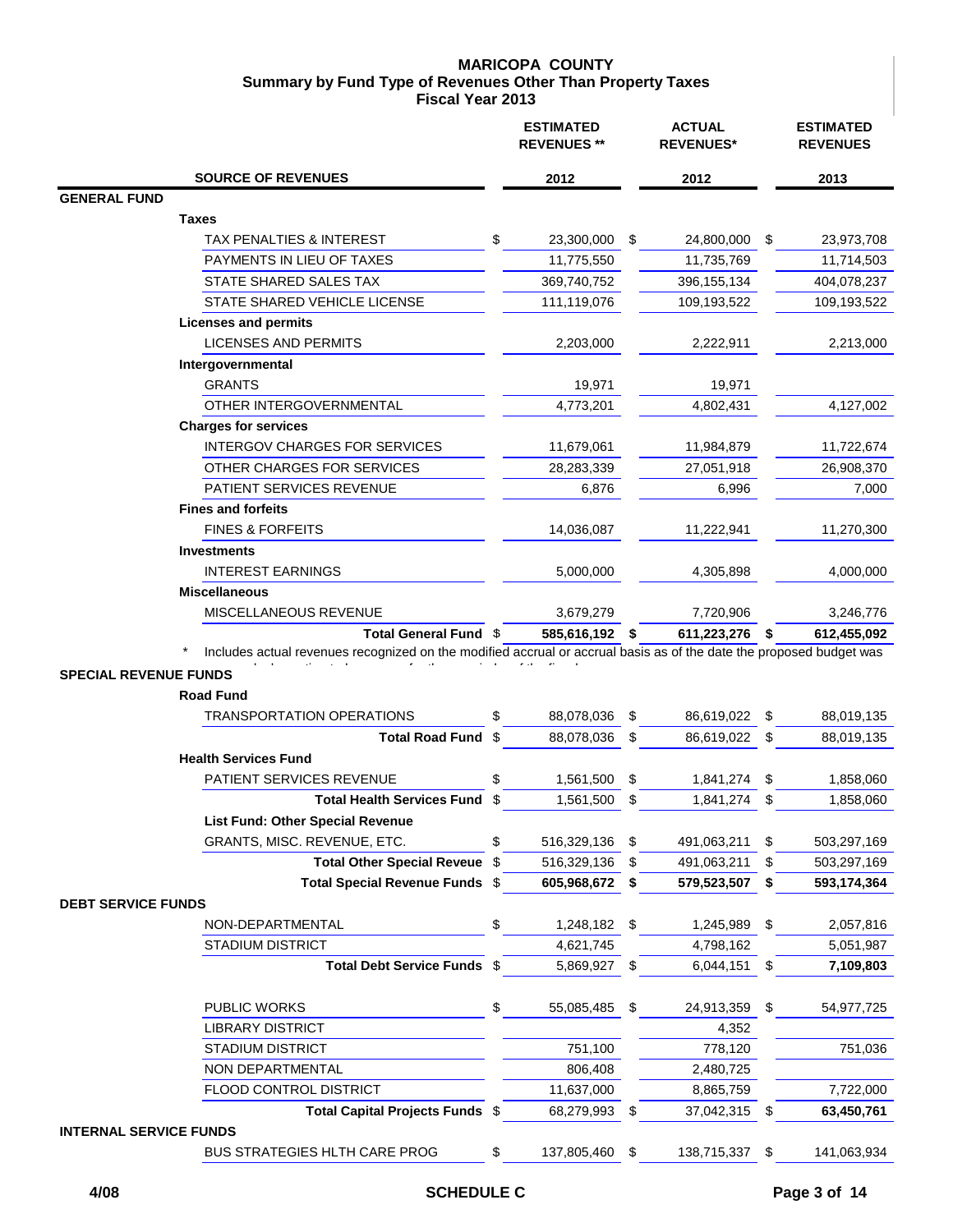### **MARICOPA COUNTY Summary by Fund Type of Revenues Other Than Property Taxes Fiscal Year 2013**

|                           |                                                                                                                                  |     | <b>ESTIMATED</b><br><b>REVENUES**</b> |    | <b>ACTUAL</b><br><b>REVENUES*</b> |      | <b>ESTIMATED</b><br><b>REVENUES</b> |
|---------------------------|----------------------------------------------------------------------------------------------------------------------------------|-----|---------------------------------------|----|-----------------------------------|------|-------------------------------------|
|                           | <b>SOURCE OF REVENUES</b>                                                                                                        |     | 2012                                  |    | 2012                              |      | 2013                                |
|                           | <b>ENTERPRISE TECHNOLOGY</b>                                                                                                     |     | 15,972,983                            |    | 16,077,014                        |      | 15,952,983                          |
|                           | <b>MATERIALS MANAGEMENT</b>                                                                                                      |     | 806,795                               |    | 719,529                           |      | 761,464                             |
|                           | <b>EQUIPMENT SERVICES</b>                                                                                                        |     | 13,909,239                            |    | 17,421,543                        |      | 16,682,320                          |
|                           | <b>RISK MANAGEMENT</b>                                                                                                           |     | 16,231,190                            |    | 16,354,043                        |      | 22,500,000                          |
|                           | <b>Total Internal Service Funds</b>                                                                                              | S   | 184,725,667                           | S  | 189,287,466                       | S    | 196,960,701                         |
| <b>ELIMINATIONS FUNDS</b> |                                                                                                                                  |     |                                       |    |                                   |      |                                     |
|                           | <b>ELIMINATIONS</b>                                                                                                              | \$  | $(185,063,790)$ \$                    |    | $(189, 298, 204)$ \$              |      | (194, 868, 476)                     |
|                           | <b>Total Eliminations Funds</b>                                                                                                  | \$. | $(185,063,790)$ \$                    |    | (189, 298, 204)                   | - \$ | (194, 868, 476)                     |
|                           | <b>TOTAL ALL FUNDS</b>                                                                                                           |     | 1,265,396,661                         | SБ | 1,233,822,511                     |      | 1,278,282,245                       |
|                           | $\star$ . The studies is a second contract to the modified consideration of decision of the detailed and considerably in $\star$ |     |                                       |    |                                   |      |                                     |

 \* Includes actual revenues recognized on the modified accrual or accrual basis as of the date the proposed budget was

\*\* Includes revenues from adopted budget plus any approved adjustments

Includes actual revenues recognized on the modified accrual or accrual basis as of the date the proposed budget was prepared, plus estimated revenues for the remainder of the fiscal year.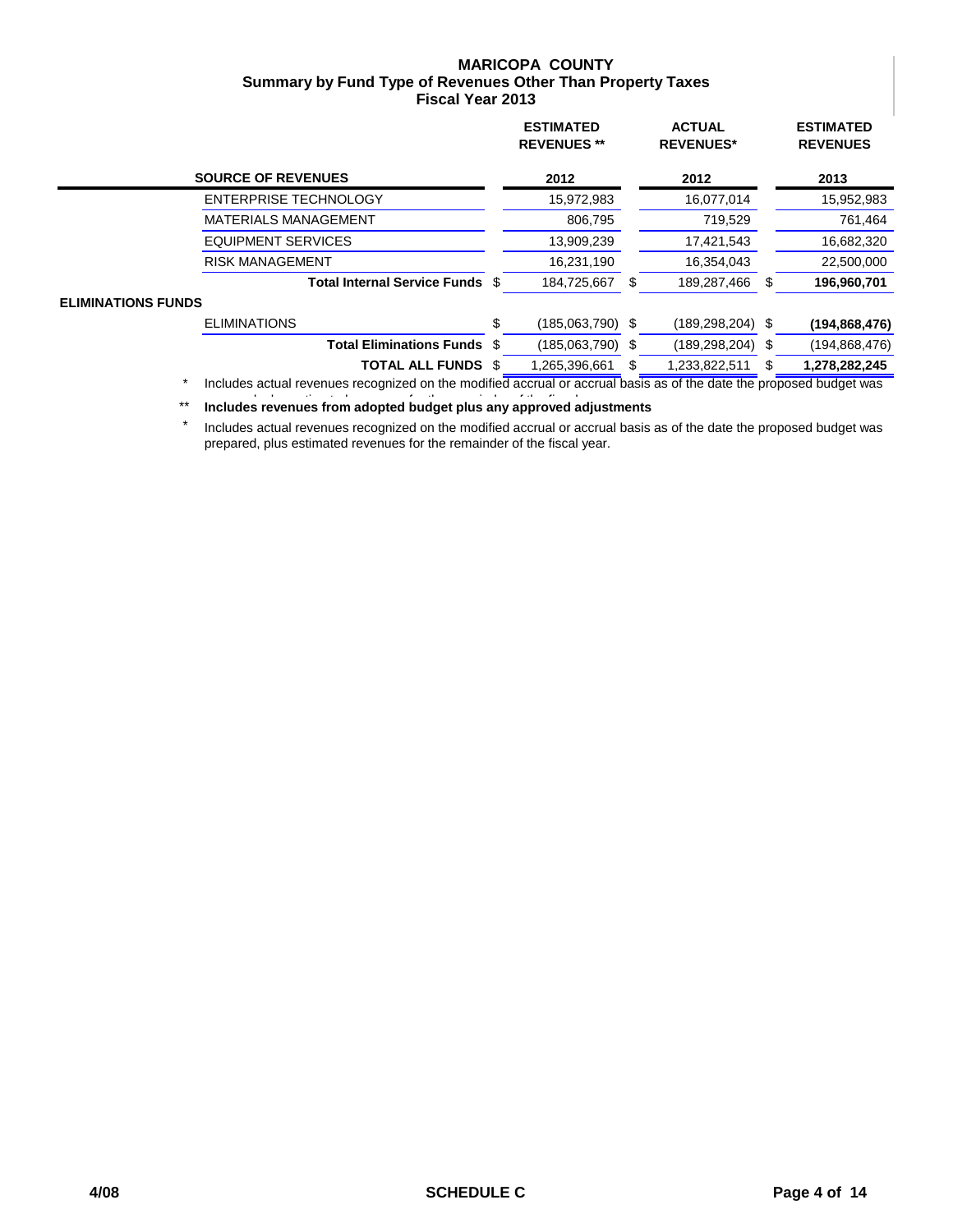### **MARICOPA COUNTY**

**Summary by Fund Type of Other Financing Sources/<Uses> and Interfund Transfers Fiscal Year 2013**

|                                        |     |                | 2013         | <b>OTHER FINANCING</b> |                               |                         | 2013 | <b>INTERFUND TRANSFERS</b> |  |  |
|----------------------------------------|-----|----------------|--------------|------------------------|-------------------------------|-------------------------|------|----------------------------|--|--|
| <b>FUND</b>                            |     | <b>SOURCES</b> |              | <uses></uses>          |                               | $\overline{\mathbf{N}}$ |      | $<$ OUT $>$                |  |  |
|                                        |     |                |              |                        |                               |                         |      |                            |  |  |
| <b>GENERAL FUND</b>                    |     |                |              |                        |                               |                         |      |                            |  |  |
| <b>COUNTY MANAGER</b>                  | \$  |                | $\mathbb{S}$ |                        |                               |                         |      |                            |  |  |
| <b>NON DEPARTMENTAL</b>                |     |                |              |                        |                               |                         |      | 243.881.235                |  |  |
| <b>PUBLIC HEALTH</b>                   |     |                |              |                        |                               |                         |      | 30,000                     |  |  |
| Total General Fund \$                  |     |                | \$           |                        | \$                            |                         | \$   | 243,911,235                |  |  |
| <b>SPECIAL REVENUE FUNDS</b>           |     |                |              |                        |                               |                         |      |                            |  |  |
| <b>PARKS AND RECREATION</b>            |     |                | \$           |                        |                               | 35,050                  | \$   | 35.050                     |  |  |
| <b>NON DEPARTMENTAL</b>                |     |                |              |                        |                               | 170,497,876             |      | 27,906,288                 |  |  |
| <b>ANIMAL CARE AND CONTROL</b>         |     |                |              |                        |                               | 13,500                  |      | 1.140.444                  |  |  |
| <b>PUBLIC HEALTH</b>                   |     |                |              |                        |                               | 30.000                  |      |                            |  |  |
| <b>TRANSPORTATION</b>                  |     | 200,000        |              |                        |                               |                         |      | 41,472,695                 |  |  |
| <b>FLOOD CONTROL DISTRICT</b>          |     |                |              |                        |                               |                         |      | 54,098,533                 |  |  |
| <b>STADIUM DISTRICT</b>                |     |                |              |                        |                               | 115,500                 |      | 2,084,520                  |  |  |
| <b>LIBRARY DISTRICT</b>                |     |                |              |                        |                               | 2,630,711               |      | 13,195,629                 |  |  |
| Total Special Revenue Funds \$         |     | 200,000        | \$           |                        |                               | 173,322,637             |      | 139,933,159                |  |  |
|                                        |     |                |              |                        |                               |                         |      |                            |  |  |
| <b>DEBT SERVICE FUNDS</b>              |     |                |              |                        |                               |                         |      |                            |  |  |
| <b>NON DEPARTMENTAL</b>                |     |                | \$           |                        | $\mathbb{S}$ and $\mathbb{S}$ | 19,248,230              | \$   |                            |  |  |
| <b>STADIUM DISTRICT</b>                |     |                |              |                        |                               | 1,200,000               |      | 115,500                    |  |  |
| Total Debt Service Funds \$            |     |                | $\mathbb{S}$ |                        | \$                            | 20,448,230              | \$   | 115,500                    |  |  |
|                                        |     |                |              |                        |                               |                         |      |                            |  |  |
| <b>CAPITAL PROJECTS FUNDS</b>          |     |                |              |                        |                               |                         |      |                            |  |  |
| <b>FLOOD CONTROL DISTRICT</b>          | \$  |                | $\mathbb{S}$ |                        | \$.                           | 54,098,533              | \$   |                            |  |  |
| <b>FLOOD CONTROL DISTRICT</b>          |     |                |              |                        |                               | 10,564,918              |      |                            |  |  |
| <b>NON DEPARTMENTAL</b>                |     |                |              |                        |                               | 185,642,440             |      | 112,094,494                |  |  |
| <b>TRANSPORTATION</b>                  |     |                |              |                        |                               | 41,472,695              |      |                            |  |  |
| <b>STADIUM DISTRICT</b>                |     |                |              |                        |                               | 884,520                 |      |                            |  |  |
| <b>Total Capital Projects Funds \$</b> |     |                | \$           |                        |                               | 292,663,106 \$          |      | 112,094,494                |  |  |
|                                        |     |                |              |                        |                               |                         |      |                            |  |  |
| <b>INTERNAL SERVICE FUNDS</b>          |     |                |              |                        |                               |                         |      |                            |  |  |
| <b>RISK MANAGEMENT</b>                 |     |                |              |                        |                               | 9,620,415 \$            |      |                            |  |  |
| <b>Total Internal Service Funds</b>    |     |                |              | $-\frac{\$}{\$}$       |                               | 9.620.415 \$            |      |                            |  |  |
|                                        |     |                |              |                        |                               |                         |      |                            |  |  |
| <b>ELIMINATIONS FUNDS</b>              |     |                |              |                        |                               |                         |      |                            |  |  |
| <b>ELIMINATIONS COUNTY</b>             | \$. |                | $\mathbb{S}$ |                        | $\mathbb{S}^-$                |                         |      |                            |  |  |
| <b>COUNTY MANAGER</b>                  |     |                |              |                        |                               | $(385,052,461)$ \$      |      | (385,052,461)              |  |  |
| <b>PARKS AND RECREATION</b>            |     |                |              |                        |                               | (35,050)                |      | (35,050)                   |  |  |
| <b>TRANSPORTATION</b>                  |     |                |              |                        |                               | (41, 472, 695)          |      | (41, 472, 695)             |  |  |
| <b>FLOOD CONTROL DISTRICT</b>          |     |                |              |                        |                               | (54,098,533)            |      | (54,098,533)               |  |  |
| <b>LIBRARY DISTRICT</b>                |     |                |              |                        |                               | (13, 195, 629)          |      | (13, 195, 629)             |  |  |
| <b>STADIUM DISTRICT</b>                |     |                |              |                        |                               | (2,200,020)             |      | (2,200,020)                |  |  |
| <b>Total Eliminations Funds \$</b>     |     |                |              |                        |                               | (496, 054, 388)         |      | (496, 054, 388)            |  |  |
|                                        |     |                |              |                        |                               |                         |      |                            |  |  |
|                                        |     |                |              |                        |                               |                         |      |                            |  |  |
| <b>TOTAL ALL FUNDS \$</b>              |     | 200,000 \$     |              |                        | \$                            |                         | \$   |                            |  |  |
|                                        |     |                |              |                        |                               |                         |      |                            |  |  |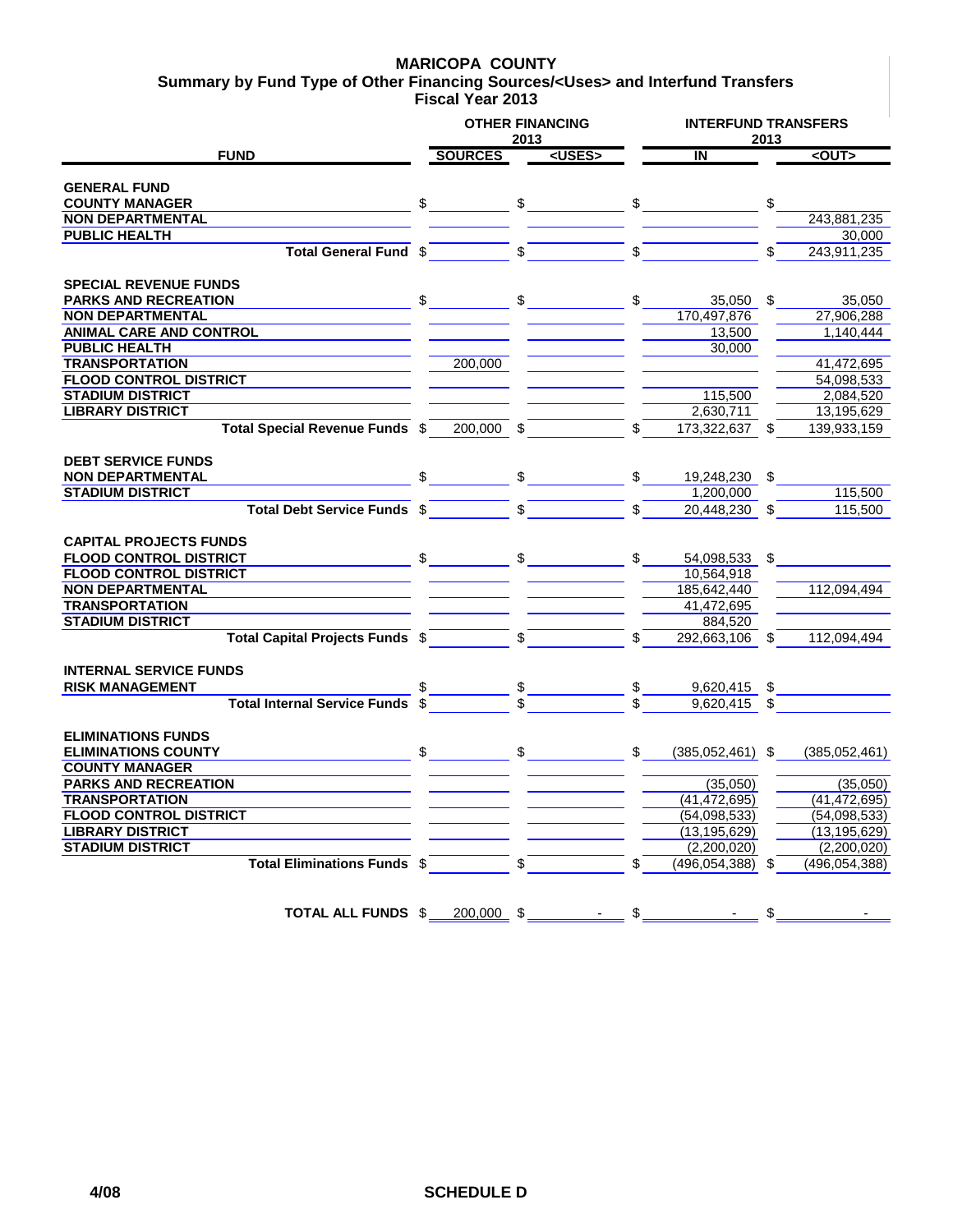#### **MARICOPA COUNTY Summary by Department of Expenditures/Expenses Within Each Fund Type Fiscal Year 2013**

| <b>FUND/DEPARTMENT</b>                                                             | <b>ADOPTED</b><br><b>BUDGETED</b><br><b>EXPENDITURES/</b><br><b>EXPENSES</b><br>2012 | <b>EXPENDITURE/</b><br><b>EXPENSE</b><br><b>ADJUSTMENTS</b><br><b>APPROVED</b><br>2012 | <b>ACTUAL</b><br><b>EXPENDITURES/</b><br><b>EXPENSES*</b><br>2012 | <b>BUDGETED</b><br><b>EXPENDITURES/</b><br><b>EXPENSES</b><br>2013 |
|------------------------------------------------------------------------------------|--------------------------------------------------------------------------------------|----------------------------------------------------------------------------------------|-------------------------------------------------------------------|--------------------------------------------------------------------|
| <b>GENERAL FUND</b>                                                                |                                                                                      |                                                                                        |                                                                   |                                                                    |
| <b>ADULT PROBATION</b>                                                             | \$<br>54,654,939 \$                                                                  | $(3,921,266)$ \$                                                                       | 50,586,810 \$                                                     | 50,550,066                                                         |
| AIR QUALITY                                                                        | 1,373,295                                                                            |                                                                                        | 1,373,295                                                         | 1,163,703                                                          |
| ANIMAL CARE AND CONTROL                                                            | 257,903                                                                              |                                                                                        | 257,903                                                           | 257,903                                                            |
| <b>ASSESSOR</b>                                                                    | 23,327,979                                                                           | (102, 013)                                                                             | 22,690,683                                                        | 22,683,233                                                         |
| BOARD OF SUPERVISORS DIST 1<br><b>BOARD OF SUPERVISORS DIST 2</b>                  | 355,672                                                                              | (1,031)                                                                                | 342,860<br>348.717                                                | 353.925<br>353.925                                                 |
| BOARD OF SUPERVISORS DIST 3                                                        | 355,672<br>355,672                                                                   | (1,031)<br>(1,031)                                                                     | 347,918                                                           | 353,925                                                            |
| BOARD OF SUPERVISORS DIST 4                                                        | 355,672                                                                              | (1,031)                                                                                | 345,041                                                           | 353,925                                                            |
| BOARD OF SUPERVISORS DIST 5                                                        | 355,672                                                                              | (1,031)                                                                                | 345,827                                                           | 353,925                                                            |
| <b>BUS STRATEGIES HLTH CARE PROG</b>                                               | 233,003,139                                                                          | 486,524                                                                                | 234,104,338                                                       | 229,045,053                                                        |
| <b>CALL CENTER</b>                                                                 | 1,573,565                                                                            | (4,529)                                                                                | 1,554,526                                                         | 1,564,740                                                          |
| <b>CLERK OF THE BOARD</b>                                                          | 1,608,755                                                                            | (4,075)                                                                                | 1,247,854                                                         | 1,616,539                                                          |
| CLERK OF THE SUPERIOR COURT                                                        | 30,561,351                                                                           | (153,969)                                                                              | 28,682,761                                                        | 32,075,588                                                         |
| <b>CONSTABLES</b>                                                                  | 2,668,485                                                                            | 84,047                                                                                 | 2,680,400                                                         | 2,732,006                                                          |
| CONTRACT COUNSEL                                                                   | 25,893,853                                                                           | (8,615)                                                                                | 26,729,979                                                        | 27,060,535                                                         |
| CORRECTIONAL HEALTH                                                                | 3,071,763                                                                            | (6, 458)                                                                               | 2,980,179                                                         | 3,060,790                                                          |
| <b>COUNTY ATTORNEY</b>                                                             | 69.973.287                                                                           | (300, 492)                                                                             | 66,704,195                                                        | 69.732.909                                                         |
| <b>COUNTY MANAGER</b><br><b>EDUCATION SERVICE</b>                                  | 4,972,449                                                                            | (55, 869)                                                                              | 3,238,113<br>2,041,070                                            | 5,030,832<br>2,076,394                                             |
| <b>ELECTIONS</b>                                                                   | 2,087,883<br>14,368,149                                                              | (6, 915)<br>(15, 178)                                                                  | 14,000,316                                                        | 20,669,696                                                         |
| <b>EMERGENCY MANAGEMENT</b>                                                        | 236,250                                                                              | (582)                                                                                  | 235.410                                                           | 235,265                                                            |
| <b>ENTERPRISE TECHNOLOGY</b>                                                       | 8,577,982                                                                            | (40, 701)                                                                              | 8,107,860                                                         | 8,657,390                                                          |
| <b>ENVIRONMENTAL SERVICES</b>                                                      | 4,326,249                                                                            | (11, 403)                                                                              | 4,314,846                                                         | 4,062,948                                                          |
| <b>FACILITIES MANAGEMENT</b>                                                       | 45,214,270                                                                           | 2,302,030                                                                              | 37,761,971                                                        | 59,808,471                                                         |
| <b>FINANCE</b>                                                                     | 3,598,613                                                                            | (17, 277)                                                                              | 3,067,734                                                         | 3,476,572                                                          |
| <b>HUMAN RESOURCES</b>                                                             | 6,888,627                                                                            | (36.300)                                                                               | 6,506,116                                                         | 6,545,657                                                          |
| <b>HUMAN SERVICES</b>                                                              | 2,260,912                                                                            |                                                                                        | 2,257,637                                                         | 2,260,912                                                          |
| <b>INTERNAL AUDIT</b>                                                              | 1,762,377                                                                            | (7, 556)                                                                               | 1,738,079                                                         | 1,749,051                                                          |
| <b>JUSTICE COURTS</b>                                                              | 15,615,281                                                                           | (16, 472)                                                                              | 14,999,218                                                        | 15,916,515                                                         |
| <b>JUVENILE PROBATION</b>                                                          | 16,756,982                                                                           | (153, 408)                                                                             | 16,164,603                                                        | 15,945,632                                                         |
| LEGAL ADVOCATE                                                                     | 9,256,389                                                                            | (40, 427)                                                                              | 9,084,000                                                         | 9,451,391                                                          |
| <b>LEGAL DEFENDER</b>                                                              | 10,268,731                                                                           | (48, 171)                                                                              | 9,977,064                                                         | 10,615,170                                                         |
| MANAGEMENT AND BUDGET                                                              | 3,476,865                                                                            | (14,085)                                                                               | 3,242,292                                                         | 3,402,002                                                          |
| <b>MEDICAL EXAMINER</b>                                                            | 6,911,513                                                                            | (29, 774)                                                                              | 6,752,369                                                         | 7,553,083                                                          |
| NON DEPARTMENTAL*<br>PARKS AND RECREATION                                          | 175,308,337<br>1,098,011                                                             | (5,204,372)<br>(1,559)                                                                 | 26,568,874<br>1,096,312                                           | 197,476,952<br>1,789,863                                           |
| PLANNING AND DEVELOPMENT                                                           | 928,115                                                                              |                                                                                        | 461,640                                                           | 868,232                                                            |
| <b>PROCUREMENT</b>                                                                 | 2,099,903                                                                            | 195,233                                                                                | 1,788,523                                                         | 2,481,282                                                          |
| PUBLIC ADVOCATE                                                                    | 5,989,844                                                                            | (27, 492)                                                                              | 5.830.806                                                         | 5,919,811                                                          |
| PUBLIC DEFENDER                                                                    | 32,986,216                                                                           | (152, 057)                                                                             | 32,604,328                                                        | 33,371,785                                                         |
| PUBLIC FIDUCIARY                                                                   | 3,100,020                                                                            | (12,009)                                                                               | 2,795,933                                                         | 2,944,172                                                          |
| PUBLIC HEALTH                                                                      | 11,034,496                                                                           | (46,999)                                                                               | 10,230,959                                                        | 10,873,279                                                         |
| <b>RECORDER</b>                                                                    | 2,251,263                                                                            | (7, 852)                                                                               | 2,167,963                                                         | 2,191,252                                                          |
| RESEARCH AND REPORTING                                                             | 362,739                                                                              | (1,600)                                                                                | 285,346                                                           | 360,028                                                            |
| <b>SHERIFF</b>                                                                     | 74,452,020                                                                           | 3,515,702                                                                              | 75.899.341                                                        | 75,044,024                                                         |
| <b>SUPERIOR COURT</b>                                                              | 76,556,676                                                                           | (380, 374)                                                                             | 75,469,905                                                        | 74,656,780                                                         |
| <b>TREASURER</b>                                                                   | 4,267,568                                                                            |                                                                                        | 4,216,467                                                         | 4,642,076                                                          |
| WASTE RESOURCES AND RECYCLING<br><b>Total General Fund \$</b>                      |                                                                                      |                                                                                        |                                                                   | 2,597,763                                                          |
| * Non Departmental includes general contingency of<br><b>SPECIAL REVENUE FUNDS</b> | 996,761,404 \$<br>43,530,131<br>\$                                                   | $(4,251,468)$ \$<br>\$<br>(3,627,410)<br>\$                                            | 824,228,381 \$                                                    | 1,035,986,970<br>\$<br>39,867,295                                  |
| <b>ADULT PROBATION</b>                                                             | \$<br>23,645,110 \$                                                                  | 4,030,114 \$                                                                           | 27,236,592 \$                                                     | 28,798,709                                                         |
| <b>AIR QUALITY</b>                                                                 | 14,784,522                                                                           | 63,000                                                                                 | 14,699,498                                                        | 15,268,116                                                         |
| ANIMAL CARE AND CONTROL                                                            | 13,452,289                                                                           |                                                                                        | 12,131,789                                                        | 12,546,035                                                         |
| <b>BUS STRATEGIES HLTH CARE PROG</b>                                               | 6,921,762                                                                            |                                                                                        | 4,247,412                                                         | 7,023,535                                                          |
| CLERK OF THE SUPERIOR COURT                                                        | 11,756,620                                                                           | (294, 194)                                                                             | 8,749,996                                                         | 13,045,404                                                         |
| CORRECTIONAL HEALTH                                                                | 51,969,893                                                                           | 2,427,094                                                                              | 52,973,974                                                        | 54,089,722                                                         |
| <b>COUNTY ATTORNEY</b>                                                             | 17,735,873                                                                           | 3,596,600                                                                              | 17,132,923                                                        | 18,666,208                                                         |
| <b>COUNTY MANAGER</b>                                                              | 293,288                                                                              | 3,639,614                                                                              | 3,940,710                                                         | 289,975                                                            |
| <b>EDUCATION SERVICES</b>                                                          | 11,132,738                                                                           |                                                                                        | 8,968,317                                                         | 18,697,250                                                         |
| <b>ELECTIONS</b>                                                                   | 2,211,630                                                                            |                                                                                        | 100,203                                                           | 2,158,820                                                          |
| <b>EMERGENCY MANAGEMENT</b>                                                        | 1,592,935                                                                            | 144,934                                                                                | 1,372,625                                                         | 1,734,726                                                          |
| ENVIRONMENTAL SERVICES                                                             | 21,803,691                                                                           | 3,000,000                                                                              | 21,505,587                                                        | 22,538,000                                                         |
| <b>FACILITIES MANAGEMENT</b>                                                       | 27,069,503                                                                           | (8,894)                                                                                | 25,526,601                                                        | 28,054,469                                                         |
| FLOOD CONTROL DISTRICT<br><b>HUMAN RESOURCES</b>                                   | 37,426,423                                                                           |                                                                                        | 35,419,631                                                        | 35,023,931<br>48,942                                               |
| <b>HUMAN SERVICES</b>                                                              | 49,262<br>61,048,848                                                                 | (182)<br>9,103,982                                                                     | 49,071<br>62,596,732                                              | 55,587,097                                                         |
| <b>INTEGRATED CRIMINAL JUSTICE INFO</b>                                            | 1,282,863                                                                            | 165,214                                                                                | 1,448,077                                                         | 1,615,307                                                          |
| <b>JUSTICE COURTS</b>                                                              | 9,330,385                                                                            |                                                                                        | 7,017,579                                                         | 8,350,751                                                          |
| JUVENILE PROBATION                                                                 | 42,460,376                                                                           | 109,347                                                                                | 35,318,056                                                        | 40,460,526                                                         |
| LEGAL ADVOCATE                                                                     | 63,348                                                                               |                                                                                        | 31,752                                                            | 60,764                                                             |
| LEGAL DEFENDER                                                                     | 195,237                                                                              |                                                                                        | 90,160                                                            | 210,922                                                            |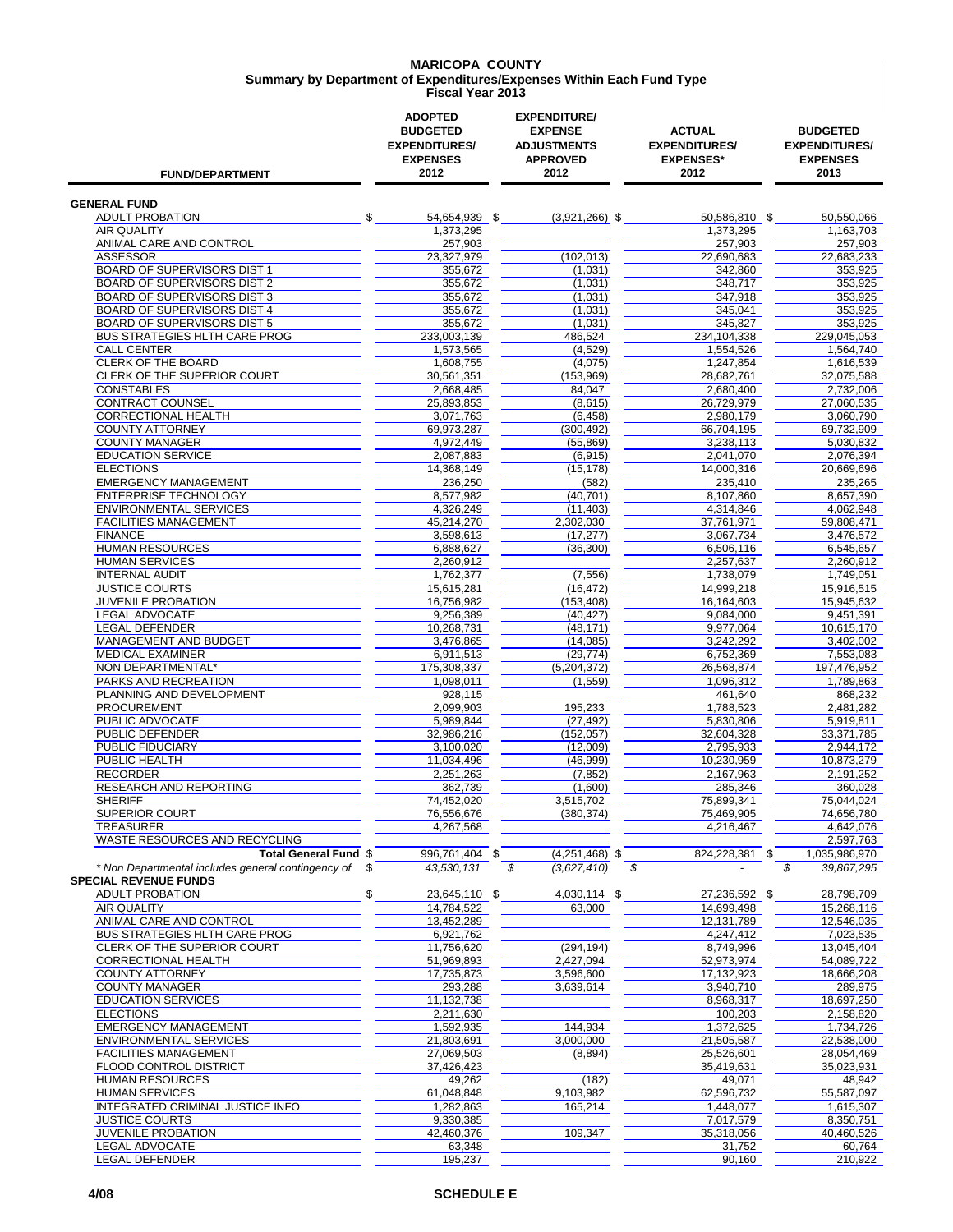### **MARICOPA COUNTY Summary by Department of Expenditures/Expenses Within Each Fund Type Fiscal Year 2013**

| <b>FUND/DEPARTMENT</b>                                                          |                          | <b>ADOPTED</b><br><b>BUDGETED</b><br><b>EXPENDITURES/</b><br><b>EXPENSES</b><br>2012 | <b>EXPENDITURE/</b><br><b>EXPENSE</b><br><b>ADJUSTMENTS</b><br><b>APPROVED</b><br>2012 |     | <b>ACTUAL</b><br><b>EXPENDITURES/</b><br><b>EXPENSES*</b><br>2012 |                | <b>BUDGETED</b><br><b>EXPENDITURES/</b><br><b>EXPENSES</b><br>2013 |
|---------------------------------------------------------------------------------|--------------------------|--------------------------------------------------------------------------------------|----------------------------------------------------------------------------------------|-----|-------------------------------------------------------------------|----------------|--------------------------------------------------------------------|
| <b>LIBRARY DISTRICT</b>                                                         |                          | 24,564,950                                                                           | 1,176,591                                                                              |     | 24,541,821                                                        |                | 25,627,596                                                         |
| <b>MEDICAL EXAMINER</b>                                                         |                          | 160,140                                                                              |                                                                                        |     | 267,493                                                           |                | 115,864                                                            |
| NON DEPARTMENTAL                                                                |                          | 73.834.466                                                                           | (2,558,916)                                                                            |     | 9.956.307                                                         |                | 83.806.321                                                         |
| PARKS AND RECREATION                                                            |                          | 7,775,289                                                                            | 4,820                                                                                  |     | 7,398,541                                                         |                | 8,654,064                                                          |
| PLANNING AND DEVELOPMENT                                                        |                          | 8,312,987                                                                            |                                                                                        |     | 8,073,295                                                         |                | 8,174,583                                                          |
| PUBLIC ADVOCATE                                                                 |                          | 52.938                                                                               |                                                                                        |     | 8,177                                                             |                |                                                                    |
| PUBLIC DEFENDER                                                                 |                          | 3,545,927                                                                            |                                                                                        |     | 2,545,663                                                         |                | 2,715,269                                                          |
| PUBLIC HEALTH                                                                   |                          | 47,102,808                                                                           |                                                                                        |     | 44,992,590                                                        |                | 44,900,281                                                         |
| PUBLIC WORKS                                                                    |                          | 35,933,801                                                                           | (16,966)                                                                               |     | 34,367,481                                                        |                | 33,972,781                                                         |
| <b>RECORDER</b>                                                                 |                          | 6,944,738                                                                            |                                                                                        |     | 6.779.772                                                         |                | 5.021.738                                                          |
| <b>SHERIFF</b>                                                                  |                          | 218,236,354                                                                          | 546,401                                                                                |     | 207,103,092                                                       |                | 202,709,670                                                        |
| <b>STADIUM DISTRICT</b>                                                         |                          | 1,756,115                                                                            |                                                                                        |     | 1,479,956                                                         |                | 1,747,791                                                          |
| <b>SUPERIOR COURT</b>                                                           |                          | 18,236,405                                                                           | (953, 838)                                                                             |     | 15,228,240                                                        |                | 15,334,460                                                         |
| <b>TRANSPORTATION</b>                                                           |                          | 60.492.098                                                                           |                                                                                        |     | 56.909.345                                                        |                | 59.824.328                                                         |
| <b>TREASURER</b>                                                                |                          | 304,341                                                                              |                                                                                        |     | 304,341                                                           |                | 304,341                                                            |
| WASTE RESOURCES AND RECYCLING                                                   |                          | 6.940.904                                                                            |                                                                                        |     | 7.113.702                                                         |                | 4.752.486                                                          |
| Total Special Revenue Funds \$                                                  |                          | 870,420,857 \$                                                                       | 24,174,721 \$                                                                          |     | 767,627,101 \$                                                    |                | 861,930,782                                                        |
| * Non Departmental includes general contingency of<br><b>DEBT SERVICE FUNDS</b> | $\overline{\mathcal{S}}$ | 57,505,927                                                                           | \$<br>(7,961,522)                                                                      |     | $\overline{s}$                                                    | $\overline{s}$ | 39,845,341                                                         |
| NON DEPARTMENTAL                                                                | \$                       | 19,408,417 \$                                                                        |                                                                                        | \$  | 19,408,246 \$                                                     |                | 16,736,830                                                         |
| <b>STADIUM DISTRICT</b>                                                         |                          | 6,631,968                                                                            |                                                                                        |     | 6,627,039                                                         |                | 6,634,544                                                          |
| Total Debt Service Funds \$                                                     |                          | 26,040,385 \$                                                                        |                                                                                        |     | 26,035,285 \$                                                     |                | 23,371,374                                                         |
| <b>CAPITAL PROJECTS FUNDS</b>                                                   |                          |                                                                                      |                                                                                        |     |                                                                   |                |                                                                    |
| FLOOD CONTROL DISTRICT                                                          | \$                       | 60.000.000 \$                                                                        |                                                                                        | \$  | 59,600,000 \$                                                     |                | 50.000.000                                                         |
| NON DEPARTMENTAL                                                                |                          | 308,435,371                                                                          | (951, 985)                                                                             |     | 157,500,917                                                       |                | 291,429,317                                                        |
| <b>TRANSPORTATION</b>                                                           |                          | 115,550,123                                                                          |                                                                                        |     | 86,535,636                                                        |                | 103,932,010                                                        |
| <b>STADIUM DISTRICT</b>                                                         |                          | 3,000                                                                                | 2,000,000                                                                              |     | 2,003,000                                                         |                | 1,903,000                                                          |
| <b>Total Capital Projects Funds \$</b>                                          |                          | 483.988.494 \$                                                                       | 1,048,015 \$                                                                           |     | 305,639,553 \$                                                    |                | 447,264,327                                                        |
| <b>INTERNAL SERVICE FUNDS</b>                                                   |                          |                                                                                      |                                                                                        |     |                                                                   |                |                                                                    |
| <b>BUS STRATEGIES HLTH CARE PROG</b>                                            | \$                       | 141,557,367 \$                                                                       | $\mathcal{S}$                                                                          |     | 130,463,494 \$                                                    |                | 144,814,989                                                        |
| ENTERPRISE TECHNOLOGY                                                           |                          | 17.814.490                                                                           |                                                                                        |     | 17.116.260                                                        |                | 17.494.345                                                         |
| <b>EQUIPMENT SERVICES</b>                                                       |                          | 14,591,343                                                                           |                                                                                        |     | 17,859,360                                                        |                | 16,599,674                                                         |
| <b>PROCUREMENT</b>                                                              |                          | 804.333                                                                              |                                                                                        |     | 719.529                                                           |                | 761,464                                                            |
| <b>COUNTY MANAGER</b>                                                           |                          | 13,000,000                                                                           |                                                                                        |     | 3,379,585                                                         |                |                                                                    |
| <b>RISK MANAGEMENT</b>                                                          |                          | 43,912,696                                                                           |                                                                                        |     | 36.068.241                                                        |                | 43,052,385                                                         |
| Total Internal Service Funds \$                                                 |                          | 231.680.229 \$                                                                       |                                                                                        |     | 205.606.469 \$                                                    |                | 222.722.857                                                        |
| <b>ELIMINATIONS FUNDS</b>                                                       |                          |                                                                                      |                                                                                        |     |                                                                   |                |                                                                    |
| <b>ELIMINATIONS</b>                                                             | \$.                      | $(185,063,790)$ \$                                                                   |                                                                                        | \$. | $(189, 298, 204)$ \$                                              |                | (194, 868, 476)                                                    |
| <b>Total Eliminations Funds \$</b>                                              |                          | $(185,063,790)$ \$                                                                   |                                                                                        |     | $(189, 298, 204)$ \$                                              |                | (194.868.476)                                                      |
| <b>TOTAL ALL FUNDS \$</b>                                                       |                          | 2,423,827,579 \$                                                                     | 20,971,268 \$                                                                          |     | 1,939,838,585 \$                                                  |                | 2,396,407,834                                                      |

\* Includes actual expenditures/expenses recognized on the modified accrual or accrual basis as of the date the proposed budget was prepared, plus estimated expenditures/expenses for the remainder of the fiscal year.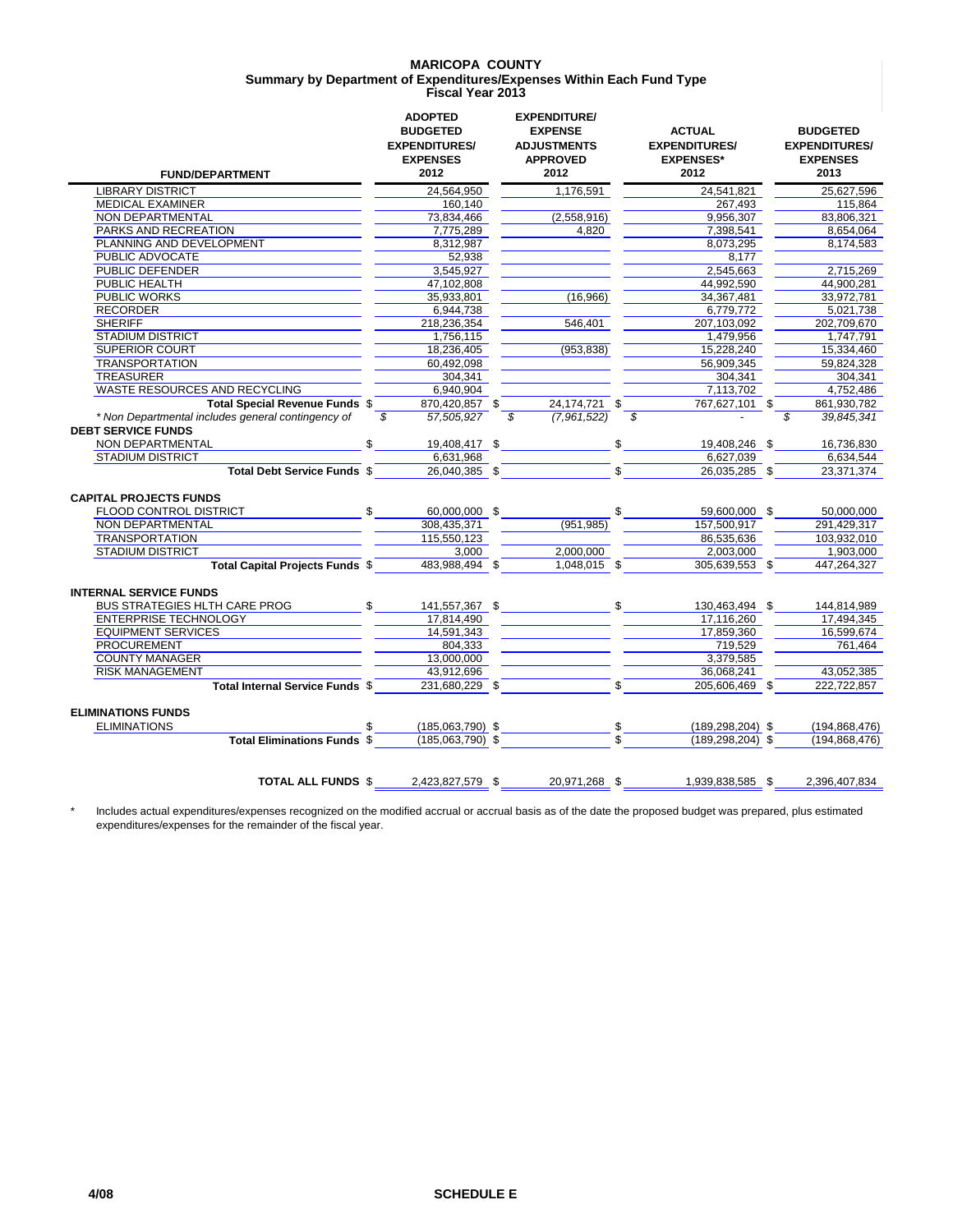| <b>DEPARTMENT/FUND</b>                                     | <b>ADOPTED</b><br><b>BUDGETED</b><br><b>EXPENDITURES/</b><br><b>EXPENSES</b><br>2012                                                               | <b>EXPENDITURE/</b><br><b>EXPENSE</b><br><b>ADJUSTMENTS</b><br><b>APPROVED</b><br>2012 |            | <b>ACTUAL</b><br><b>EXPENDITURES/</b><br><b>EXPENSES</b> *<br>2012 | <b>BUDGETED</b><br><b>EXPENDITURES/</b><br><b>EXPENSES</b><br>2013 |
|------------------------------------------------------------|----------------------------------------------------------------------------------------------------------------------------------------------------|----------------------------------------------------------------------------------------|------------|--------------------------------------------------------------------|--------------------------------------------------------------------|
|                                                            |                                                                                                                                                    |                                                                                        |            |                                                                    |                                                                    |
| <b>ADULT PROBATION:</b><br><b>ADULT PROBATION FEES</b>     | $\frac{1}{2}$<br>13,177,506 \$                                                                                                                     |                                                                                        | $^{\circ}$ | 12,990,862 \$                                                      | 14,198,868                                                         |
| DETENTION OPERATIONS                                       | 6,028,224                                                                                                                                          | 3,690,331                                                                              |            | 9,466,567                                                          | 11,042,463                                                         |
| ADULT PROBATION GRANTS                                     | 4,439,380                                                                                                                                          | 339,783                                                                                |            | 4,779,163                                                          | 3,557,378                                                          |
| <b>GENERAL</b>                                             | 54,654,939                                                                                                                                         | (3,921,266)                                                                            |            | 50,586,810                                                         | 50,550,066                                                         |
| Department Total \$                                        | 78,300,049 \$                                                                                                                                      | $108,848$ \$                                                                           |            | 77,823,402 \$                                                      | 79,348,775                                                         |
| AIR QUALITY:<br>GENERAL <b>Example 2014</b>                | 1,373,295 \$                                                                                                                                       |                                                                                        | \$         | 1,373,295 \$                                                       | 1,163,703                                                          |
| AIR QUALITY FEES                                           | 11,591,040                                                                                                                                         | 63,000                                                                                 |            | 11,506,016                                                         | 11,498,641                                                         |
| AIR QUALITY GRANT                                          | 3,193,482                                                                                                                                          |                                                                                        |            | 3,193,482                                                          | 3,769,475                                                          |
| Department Total \$                                        | $16,157,817$ \$                                                                                                                                    | $63,000$ \$                                                                            |            | 16,072,793 \$                                                      | 16,431,819                                                         |
| ANIMAL CARE AND CONTROL:<br>ANIMAL CONTROL FIELD OPERATION |                                                                                                                                                    | $3,440,503$ \$ \$                                                                      |            | $3,208,573$ \$                                                     | 3,325,681                                                          |
| ANIMAL CONTROL GRANTS                                      | 1,687,617                                                                                                                                          |                                                                                        |            | 1,070,876                                                          | 944,331                                                            |
| ANIMAL CONTROL LICENSE SHELTER                             | 8,324,169                                                                                                                                          |                                                                                        |            | 7,852,340                                                          | 8,276,023                                                          |
| GENERAL                                                    | 257,903                                                                                                                                            |                                                                                        |            | 257,903                                                            | 257,903                                                            |
| Department Total \$                                        | $13,710,192$ \$                                                                                                                                    |                                                                                        |            | $\int$<br>12,389,692 \$                                            | 12,803,938                                                         |
| ASSESSOR:<br>GENERAL                                       | 23,327,979 \$                                                                                                                                      |                                                                                        |            |                                                                    |                                                                    |
|                                                            | <b>Department Total <math>\frac{23,327,979}{23,327,979}</math> <math>\frac{102,013}{22,690,683}</math> <math>\frac{100,013}{22,690,683}</math></b> | $(102, 013)$ \$                                                                        |            | 22,690,683 \$                                                      | 22,683,233<br>22,683,233                                           |
|                                                            |                                                                                                                                                    |                                                                                        |            |                                                                    |                                                                    |
| BOARD OF SUPERVISORS DIST 1:<br>GENERAL                    | 355,672 $\frac{1}{2}$                                                                                                                              | $(1,031)$ \$                                                                           |            |                                                                    | 353,925                                                            |
| Department Total \$                                        | $355,672$ \$                                                                                                                                       | $(1,031)$ \$                                                                           |            | 342,860 \$<br>$342,860$ \$                                         | 353,925                                                            |
| BOARD OF SUPERVISORS DIST 2:                               |                                                                                                                                                    |                                                                                        |            |                                                                    |                                                                    |
| GENERAL                                                    | 355,672 \$                                                                                                                                         | $(1,031)$ \$                                                                           |            | 348,717 \$                                                         | 353,925                                                            |
| Department Total \$                                        | $355,672$ \$                                                                                                                                       | $(1,031)$ \$                                                                           |            | $348,717$ \$                                                       | 353,925                                                            |
| BOARD OF SUPERVISORS DIST 3:                               |                                                                                                                                                    |                                                                                        |            |                                                                    |                                                                    |
| GENERAL                                                    | $\frac{355,672}{355,672}$ \$                                                                                                                       | $(1,031)$ \$                                                                           |            | $\frac{347,918}{347,918}$ \$                                       | 353,925                                                            |
| Department Total \$                                        |                                                                                                                                                    | $(1,031)$ \$                                                                           |            |                                                                    | 353,925                                                            |
| BOARD OF SUPERVISORS DIST 4:                               |                                                                                                                                                    |                                                                                        |            |                                                                    |                                                                    |
| <b>GENERAL</b><br>Department Total \$                      | $\frac{355,672}{355,672}$ \$                                                                                                                       | $(1,031)$ \$<br>$(1,031)$ \$                                                           |            | $\frac{345,041}{345,041}$ \$                                       | 353,925<br>353,925                                                 |
| <b>BOARD OF SUPERVISORS DIST 5:</b>                        |                                                                                                                                                    |                                                                                        |            |                                                                    |                                                                    |
| <b>GENERAL</b>                                             | \$<br>355,672 \$                                                                                                                                   | $(1,031)$ \$                                                                           |            | 345,827 \$                                                         | 353,925                                                            |
| Department Total \$                                        | 355,672 \$                                                                                                                                         | $(1,031)$ \$                                                                           |            | 345,827 \$                                                         | 353,925                                                            |
| <b>BUS STRATEGIES HLTH CARE PROG:</b>                      |                                                                                                                                                    |                                                                                        |            |                                                                    |                                                                    |
| <b>GENERAL</b>                                             | \$<br>233,003,139 \$                                                                                                                               | 486.524 \$                                                                             |            | 234,104,338                                                        | \$<br>229,045,053                                                  |
| PUBLIC HEALTH GRANTS<br><b>CMG MEDICAL</b>                 | 6,921,762<br>38,798,632                                                                                                                            |                                                                                        |            | 4,247,412<br>37,927,574                                            | 7,023,535<br>45,759,309                                            |
| <b>CMG LOW OPTION</b>                                      | 1,201,113                                                                                                                                          |                                                                                        |            | 874,356                                                            |                                                                    |
| <b>OAP IN</b>                                              | 17,985,367                                                                                                                                         |                                                                                        |            | 12,853,432                                                         |                                                                    |
| <b>OAP MEDICAL</b>                                         | 29,754,654                                                                                                                                         |                                                                                        |            | 28,072,617                                                         | 44,117,011                                                         |
| OAP LOW OPTION                                             | 2,187,205                                                                                                                                          |                                                                                        |            | 1,621,048                                                          |                                                                    |
| CHOICE FUND H.S.A.                                         | 5,514,104                                                                                                                                          |                                                                                        |            | 7,268,945                                                          | 12,239,116<br>4.791.276                                            |
| FI DENTAL PPO<br><b>COINSURANCE PHARMACY</b>               | 4,997,323<br>11,358,884                                                                                                                            |                                                                                        |            | 4,931,125<br>12,973,092                                            | 12.584.880                                                         |
| <b>CONSUMER CHOICE</b>                                     | 1,711,120                                                                                                                                          |                                                                                        |            | 1,738,772                                                          |                                                                    |
| <b>70 PERCENT STD</b>                                      |                                                                                                                                                    |                                                                                        |            |                                                                    |                                                                    |
| <b>60 PERCENT STD</b>                                      | 2,173,104                                                                                                                                          |                                                                                        |            | 1,408,807                                                          | 1,625,925                                                          |
| 50 PERCENT STD                                             | 477,494                                                                                                                                            |                                                                                        |            | 226,595                                                            | 304,556                                                            |
| <b>40 PERCENT STD</b><br>BEHAVIORAL HEALTH                 | 234,901<br>2,104,872                                                                                                                               |                                                                                        |            | 69,184<br>1,636,836                                                | 142,180<br>1,889,896                                               |
| <b>WELLNESS</b>                                            | 3,693,698                                                                                                                                          |                                                                                        |            | 972,990                                                            | 3,939,061                                                          |
| <b>CONTRACT ADMINISTRATION</b>                             | 381,852                                                                                                                                            |                                                                                        |            | 351,946                                                            |                                                                    |
| MED INCENTIVE AND PENALTIES                                |                                                                                                                                                    |                                                                                        |            |                                                                    |                                                                    |
| BENEFIT ADMINISTRATION                                     | 3,370,482                                                                                                                                          |                                                                                        |            | 2,002,315                                                          | 2,297,297                                                          |
| <b>ONSITE PHARMACY CLINIC</b>                              |                                                                                                                                                    |                                                                                        |            |                                                                    | 1,232,000                                                          |
| FLEX SPENDING HEALTH<br>FLEX SPENDING DEP CARE             | 2,804,131<br>989,885                                                                                                                               |                                                                                        |            | 2,526,769<br>758,952                                               | 2,585,420<br>801,898                                               |
| <b>VISION</b>                                              | 1,327,632                                                                                                                                          |                                                                                        |            | 1,421,301                                                          | 1,537,504                                                          |
| STAND ALONE VISION                                         |                                                                                                                                                    |                                                                                        |            | 30,649                                                             |                                                                    |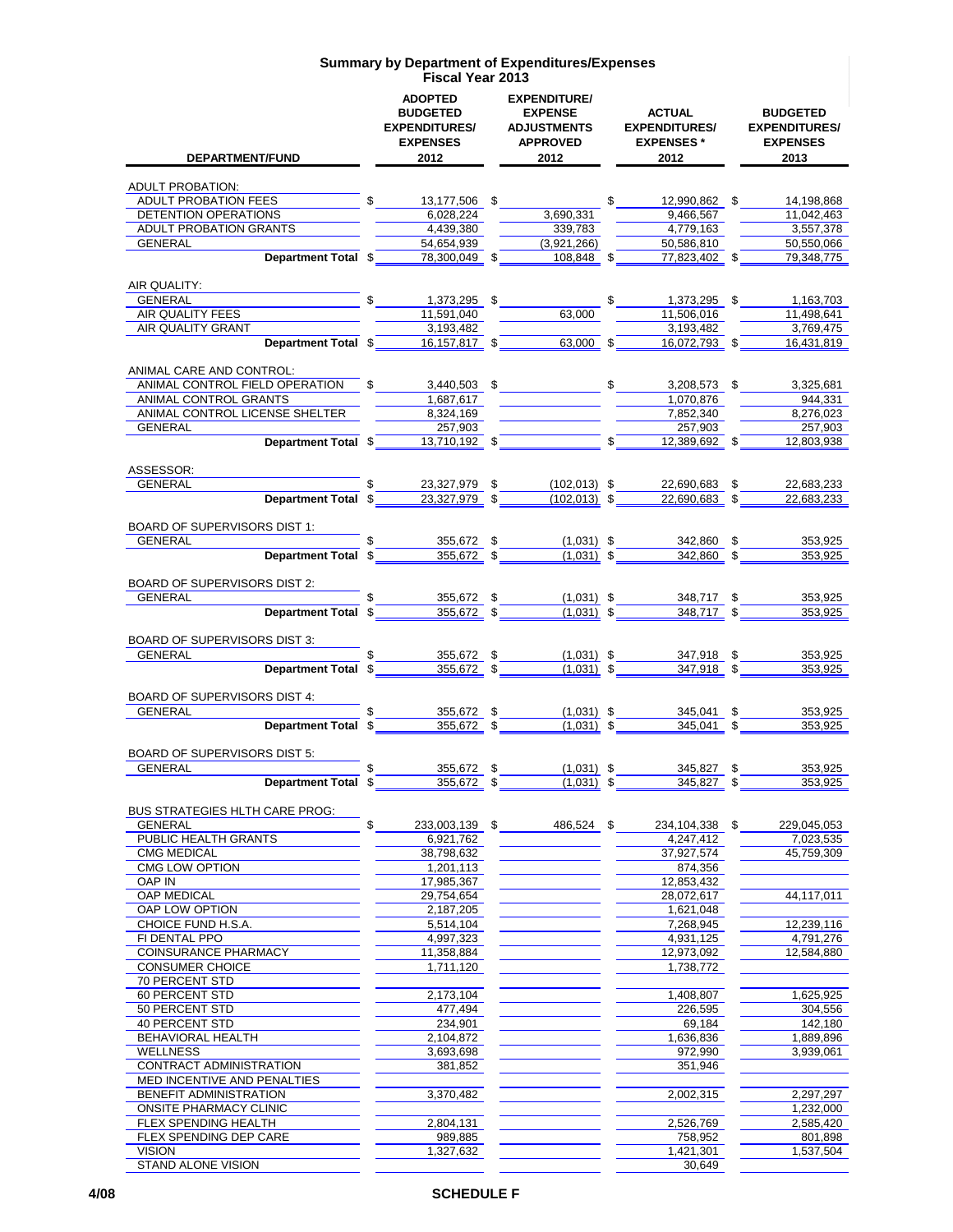|                              |     | <b>ADOPTED</b><br><b>BUDGETED</b><br><b>EXPENDITURES/</b><br><b>EXPENSES</b> |    | <b>EXPENDITURE/</b><br><b>EXPENSE</b><br><b>ADJUSTMENTS</b><br><b>APPROVED</b> | <b>ACTUAL</b><br><b>EXPENDITURES/</b><br><b>EXPENSES*</b> |     | <b>BUDGETED</b><br><b>EXPENDITURES/</b><br><b>EXPENSES</b> |
|------------------------------|-----|------------------------------------------------------------------------------|----|--------------------------------------------------------------------------------|-----------------------------------------------------------|-----|------------------------------------------------------------|
| <b>DEPARTMENT/FUND</b>       |     | 2012                                                                         |    | 2012                                                                           | 2012                                                      |     | 2013                                                       |
| FI PREPAID DENTAL            |     | 418,926                                                                      |    |                                                                                | 381.990                                                   |     | 396.386                                                    |
| FI LIFE AND AD AND D         |     | 1,130,769                                                                    |    |                                                                                | 1,058,341                                                 |     | 330,175                                                    |
| <b>SUPPLEMENTAL LIFE</b>     |     | 3,880,123                                                                    |    |                                                                                | 3,654,646                                                 |     | 2,831,922                                                  |
| <b>EMPLOYEE ASSISTANCE</b>   |     | 206.332                                                                      |    |                                                                                | 204.053                                                   |     | 201,617                                                    |
| SI DENTAL                    |     | 3,573,945                                                                    |    |                                                                                | 3,783,691                                                 |     | 3,672,387                                                  |
| <b>DEPENDENT LIFE</b>        |     | 506.927                                                                      |    |                                                                                | 496.264                                                   |     | 254.957                                                    |
| <b>VOLUNTARY BENEFITS</b>    |     | 285,492                                                                      |    |                                                                                | 591,427                                                   |     | 617.672                                                    |
| <b>CIGNA FOR SENIORS</b>     |     | 488,400                                                                      |    |                                                                                | 625.777                                                   |     | 662,544                                                    |
| <b>ELIMINATIONS</b>          |     |                                                                              |    |                                                                                |                                                           |     | (1,070,000)                                                |
| Department Total \$          |     | 381.482.268                                                                  | \$ | 486.524                                                                        | \$<br>368,815,244                                         | \$. | 379,813,577                                                |
| <b>CALL CENTER:</b>          |     |                                                                              |    |                                                                                |                                                           |     |                                                            |
| <b>GENERAL</b>               |     |                                                                              |    |                                                                                |                                                           | \$  |                                                            |
| <b>Department Total</b>      | \$. | 1,573,565                                                                    | \$ | $(4,529)$ \$                                                                   | 1,554,526                                                 | \$  | 1,564,740                                                  |
|                              |     | 1,573,565                                                                    | \$ | $(4,529)$ \$                                                                   | 1,554,526                                                 |     | 1,564,740                                                  |
| <b>CLERK OF THE BOARD:</b>   |     |                                                                              |    |                                                                                |                                                           |     |                                                            |
| <b>GENERAL</b>               |     | 1,608,755                                                                    | \$ | $(4,075)$ \$                                                                   | 1,247,854                                                 | \$  | 1,616,539                                                  |
| <b>Department Total</b>      | S   | 1.608.755                                                                    | \$ | $(4,075)$ \$                                                                   | 1.247.854                                                 | \$  | 1,616,539                                                  |
|                              |     |                                                                              |    |                                                                                |                                                           |     |                                                            |
| CLERK OF THE SUPERIOR COURT: |     |                                                                              |    |                                                                                |                                                           |     |                                                            |
| CHILD SUPPORT ENHANCEMENT    |     | 45,900                                                                       |    |                                                                                | 30.771                                                    |     | 100,000                                                    |
| CLERK OF COURT FILL THE GAP  |     | 2,633,772                                                                    |    | (294, 194)                                                                     | 2,254,497                                                 |     | 2,345,688                                                  |
| CLERK OF THE COURT EDMS      |     | 3,758,000                                                                    |    |                                                                                | 2,891,810                                                 |     | 5,700,000                                                  |
| CLERK OF THE COURT GRANTS    |     | 1,834,948                                                                    |    |                                                                                | 1,542,190                                                 |     | 1,389,716                                                  |
| COURT DOCUMENT RETRIEVAL     |     | 2,309,000                                                                    |    |                                                                                | 1,479,037                                                 |     | 2,335,000                                                  |
| <b>GENERAL</b>               |     | 30,561,351                                                                   |    | (153,969)                                                                      | 28,682,761                                                |     | 32,075,588                                                 |
| <b>JUDICIAL ENHANCEMENT</b>  |     | 1,100,000                                                                    |    |                                                                                | 505,579                                                   |     | 1,100,000                                                  |
| <b>VICTIM LOCATION</b>       |     | 75,000                                                                       |    |                                                                                | 46.112                                                    |     | 75.000                                                     |
| Department Total \$          |     | 42,317,971                                                                   | \$ | $(448, 163)$ \$                                                                | 37,432,757                                                |     | 45.120.992                                                 |
| <b>CONSTABLES:</b>           |     |                                                                              |    |                                                                                |                                                           |     |                                                            |
| <b>GENERAL</b>               |     | 2,668,485                                                                    | S  | 84.047                                                                         | \$<br>2,680,400                                           | \$  | 2,732,006                                                  |
| Department Total \$          |     | 2,668,485                                                                    | \$ | 84,047                                                                         | \$<br>2,680,400                                           | \$  | 2,732,006                                                  |
|                              |     |                                                                              |    |                                                                                |                                                           |     |                                                            |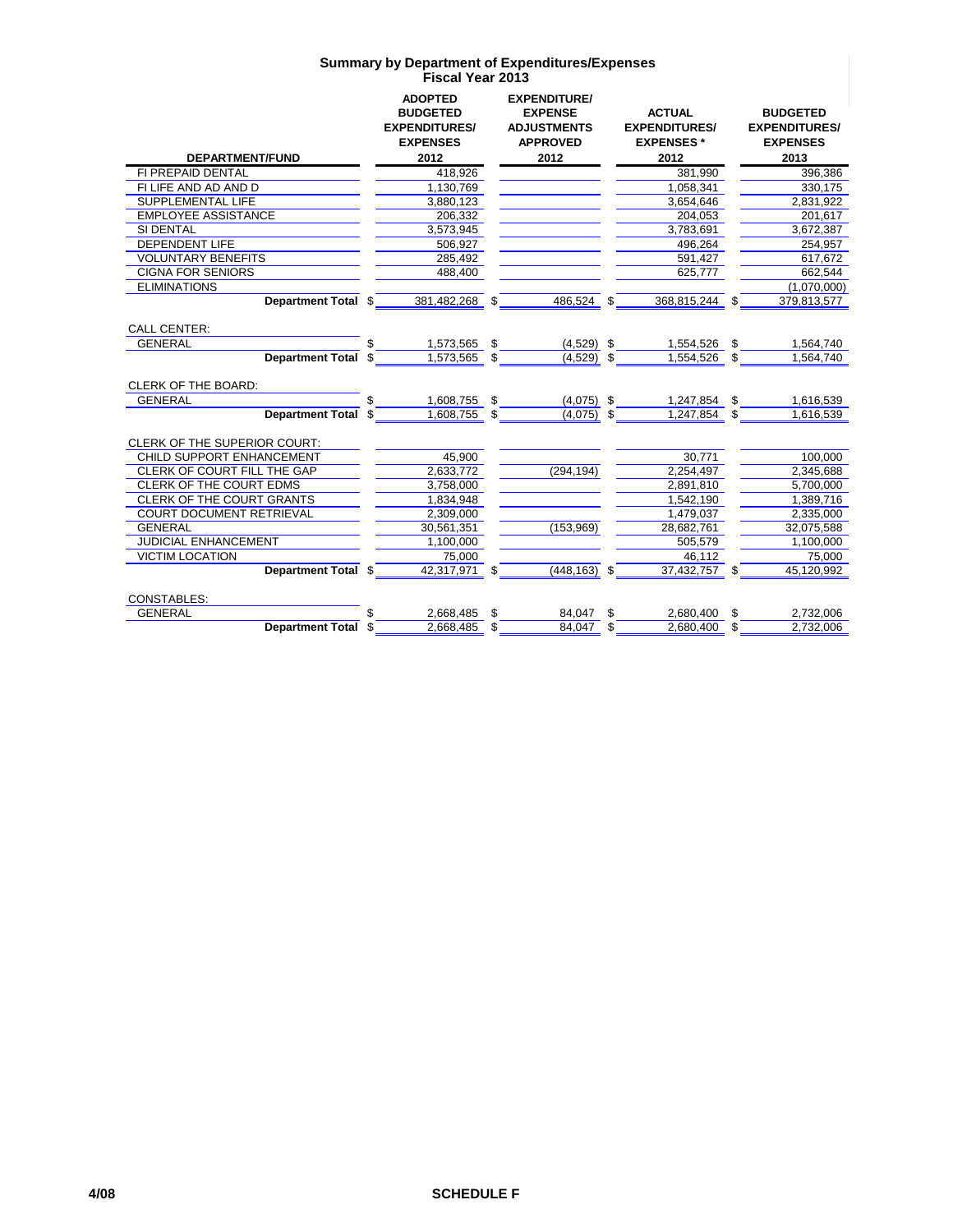|                                                          |      | <b>ADOPTED</b><br><b>BUDGETED</b><br><b>EXPENDITURES/</b><br><b>EXPENSES</b><br>2012 |     | <b>EXPENDITURE/</b><br><b>EXPENSE</b><br><b>ADJUSTMENTS</b><br><b>APPROVED</b><br>2012 |     | <b>ACTUAL</b><br><b>EXPENDITURES/</b><br><b>EXPENSES*</b> |      | <b>BUDGETED</b><br><b>EXPENDITURES/</b><br><b>EXPENSES</b> |
|----------------------------------------------------------|------|--------------------------------------------------------------------------------------|-----|----------------------------------------------------------------------------------------|-----|-----------------------------------------------------------|------|------------------------------------------------------------|
| <b>DEPARTMENT/FUND</b><br><b>CORRECTIONAL HEALTH:</b>    |      |                                                                                      |     |                                                                                        |     | 2012                                                      |      | 2013                                                       |
| CORRECTIONAL HEALTH GRANT                                |      | 50,000 \$                                                                            |     |                                                                                        | \$  | 49,983 \$                                                 |      | 50,000                                                     |
| <b>DETENTION OPERATIONS</b>                              |      | 51.919.893                                                                           |     | 2,427,094                                                                              |     | 52,923,991                                                |      | 54,039,722                                                 |
| <b>GENERAL</b>                                           |      | 3,071,763                                                                            |     | (6, 458)                                                                               |     | 2,980,179                                                 |      | 3,060,790                                                  |
| Department Total \$                                      |      | 55,041,656                                                                           | \$  | 2,420,636                                                                              | \$  | 55,954,153                                                | - \$ | 57,150,512                                                 |
|                                                          |      |                                                                                      |     |                                                                                        |     |                                                           |      |                                                            |
| <b>CONTRACT COUNSEL:</b><br><b>GENERAL</b>               |      | 25,893,853                                                                           | \$  | $(8,615)$ \$                                                                           |     | 26,729,979                                                | \$   | 27.060.535                                                 |
| Department Total \$                                      |      | 25.893.853                                                                           | \$  | $(8.615)$ \$                                                                           |     | 26,729,979                                                |      | 27,060,535                                                 |
|                                                          |      |                                                                                      |     |                                                                                        |     |                                                           |      |                                                            |
| <b>COUNTY ATTORNEY:</b>                                  |      |                                                                                      |     |                                                                                        |     |                                                           |      |                                                            |
| CHECK ENFORCEMENT PROGRAM                                | \$   | 346,000 \$                                                                           |     | 30,000 \$                                                                              |     | 317,923 \$                                                |      | 346,000                                                    |
| COUNTY ATTORNEY FILL THE GAP<br>COUNTY ATTORNEY GRANTS   |      | 1,792,043<br>6,747,174                                                               |     | 389,300                                                                                |     | 1,867,702                                                 |      | 2,047,134                                                  |
| COUNTY ATTORNEY RICO                                     |      | 6,000,000                                                                            |     | 123,400                                                                                |     | 6,017,981<br>5,445,293                                    |      | 6,915,128<br>4,582,949                                     |
| <b>CRIM JUSTICE ENHANCEMENT</b>                          |      | 1,056,900                                                                            |     | 829,700                                                                                |     | 1.347.728                                                 |      | 1,728,835                                                  |
| <b>DIVERSION</b>                                         |      | 1,653,756                                                                            |     | 2,224,200                                                                              |     | 2,071,003                                                 |      | 2,871,162                                                  |
| <b>GENERAL</b>                                           |      | 69,973,287                                                                           |     | (300, 492)                                                                             |     | 66.704.195                                                |      | 69,732,909                                                 |
| <b>VICTIM COMP AND ASSISTANCE</b>                        |      | 100,000                                                                              |     |                                                                                        |     | 41,683                                                    |      | 135,000                                                    |
| <b>VICTIM COMP RESTITUTION INT</b>                       |      | 40,000                                                                               |     |                                                                                        |     | 23.610                                                    |      | 40,000                                                     |
| Department Total \$                                      |      | 87,709,160                                                                           | \$  | 3,296,108                                                                              | \$  | 83.837.118                                                | -\$  | 88,399,117                                                 |
| <b>COUNTY MANAGER:</b>                                   |      |                                                                                      |     |                                                                                        |     |                                                           |      |                                                            |
| DETENTION OPERATIONS                                     |      |                                                                                      | \$  |                                                                                        | \$  |                                                           | \$   |                                                            |
| <b>GENERAL</b>                                           |      | 4,972,449                                                                            |     | (55.869)                                                                               |     | 3,238,113                                                 |      | 5.030.832                                                  |
| NON DEPARTMENTAL GRANT<br>COUNTY MANAGER RISK MANAGEMENT |      | 293,288<br>13,000,000                                                                |     | 3,639,614                                                                              |     | 3,940,710<br>3,379,585                                    |      | 289,975                                                    |
| Department Total \$                                      |      | 18,265,737                                                                           | \$  | 3,583,745                                                                              | \$  | 10,558,408                                                |      | 5,320,807                                                  |
|                                                          |      |                                                                                      |     |                                                                                        |     |                                                           |      |                                                            |
| <b>EDUCATION SERVICE:</b>                                |      |                                                                                      |     |                                                                                        |     |                                                           |      |                                                            |
| <b>GENERAL</b>                                           |      | 2,087,883 \$                                                                         |     | $(6,915)$ \$                                                                           |     | 2,041,070 \$                                              |      | 2,076,394                                                  |
| <b>SCHOOL GRANT</b>                                      |      | 8,679,759                                                                            |     |                                                                                        |     | 6,914,659                                                 |      | 15,796,099                                                 |
| SMALL SCHOOL SERVICE                                     |      | 109,657                                                                              |     |                                                                                        |     | 66,662                                                    |      | 109,657                                                    |
| SCHOOL TRANSPORTATION<br>SCHOOL COMMUNICATION            |      | 600,000<br>128,763                                                                   |     |                                                                                        |     | 460,861<br>147,251                                        |      | 600,000<br>733,136                                         |
| EDUCATIONAL SUPPLEMENTAL PROG                            |      | 1,614,559                                                                            |     |                                                                                        |     | 1,378,884                                                 |      | 1,458,358                                                  |
| Department Total \$                                      |      | 13,220,621                                                                           | \$. | $(6,915)$ \$                                                                           |     | 11,009,387 \$                                             |      | 20,773,644                                                 |
|                                                          |      |                                                                                      |     |                                                                                        |     |                                                           |      |                                                            |
| ELECTIONS:                                               |      |                                                                                      |     |                                                                                        |     |                                                           |      |                                                            |
| <b>ELECTIONS GRANT</b><br><b>GENERAL</b>                 |      | 2,211,630<br>14,368,149                                                              | \$  | (15, 178)                                                                              | \$  | 100,203<br>14,000,316                                     | \$   | 2,158,820<br>20,669,696                                    |
| <b>Department Total</b>                                  | - \$ | 16,579,779 \$                                                                        |     | (15, 178)                                                                              | \$  | 14,100,519                                                | \$   | 22,828,516                                                 |
| <b>EMERGENCY MANAGEMENT:</b>                             |      |                                                                                      |     |                                                                                        |     |                                                           |      |                                                            |
| <b>EMERGENCY MANAGEMENT</b>                              | \$   | 1,030,081 \$                                                                         |     | 144,934 \$                                                                             |     | 878,449 \$                                                |      | 1,147,701                                                  |
| <b>GENERAL</b>                                           |      | 236,250                                                                              |     | (582)                                                                                  |     | 235,410                                                   |      | 235,265                                                    |
| PALO VERDE                                               |      | 562,854                                                                              |     |                                                                                        |     | 494,176                                                   |      | 587,025                                                    |
| <b>Department Total</b>                                  | \$   | 1,829,185 \$                                                                         |     | 144,352 \$                                                                             |     | 1,608,035                                                 | - \$ | 1,969,991                                                  |
| <b>ENTERPRISE TECHNOLOGY:</b>                            |      |                                                                                      |     |                                                                                        |     |                                                           |      |                                                            |
| <b>GENERAL</b>                                           |      | 8,577,982 \$                                                                         |     | $(40, 701)$ \$                                                                         |     | 8,107,860 \$                                              |      | 8,657,390                                                  |
| <b>TELECOMMUNICATIONS</b>                                |      | 17,814,490                                                                           |     |                                                                                        |     | 17,116,260                                                |      | 17,494,345                                                 |
| Department Total \$                                      |      | 26,392,472 \$                                                                        |     | $(40, 701)$ \$                                                                         |     | 25,224,120 \$                                             |      | 26, 151, 735                                               |
| <b>ENVIRONMENTAL SERVICES:</b>                           |      |                                                                                      |     |                                                                                        |     |                                                           |      |                                                            |
| <b>ENVIRONMENTAL SERVICES GRANT</b>                      | \$   | 689,100 \$                                                                           |     |                                                                                        | \$  | 688,099 \$                                                |      |                                                            |
| ENVIRONMTL SVCS ENV HEALTH                               |      | 21,114,591                                                                           |     | 3,000,000                                                                              |     | 20,817,488                                                |      | 22.538.000                                                 |
| <b>GENERAL</b>                                           |      | 4,326,249                                                                            |     | (11, 403)                                                                              |     | 4,314,846                                                 |      | 4,062,948                                                  |
| Department Total \$                                      |      | 26,129,940 \$                                                                        |     | 2,988,597                                                                              | \$  | 25,820,433 \$                                             |      | 26,600,948                                                 |
| <b>EQUIPMENT SERVICES:</b>                               |      |                                                                                      |     |                                                                                        |     |                                                           |      |                                                            |
| <b>EQUIPMENT SERVICES</b>                                |      | 14,591,343 \$                                                                        |     |                                                                                        | \$  | 17,859,360 \$                                             |      | 16,599,674                                                 |
| <b>Department Total</b>                                  | \$   | $14,591,343$ \$                                                                      |     |                                                                                        | \$  | 17,859,360 \$                                             |      | 16,599,674                                                 |
| <b>FACILITIES MANAGEMENT:</b>                            |      |                                                                                      |     |                                                                                        |     |                                                           |      |                                                            |
| <b>GENERAL</b>                                           | \$   | 45,214,270 \$                                                                        |     | 2,302,030                                                                              | \$  | 37,761,971 \$                                             |      | 59,808,471                                                 |
| DETENTION OPERATIONS                                     |      | 27,069,503                                                                           |     | (8,894)                                                                                |     | 25,526,601                                                |      | 28,054,469                                                 |
| Department Total \$                                      |      | 72,283,773 \$                                                                        |     | 2,293,136                                                                              | \$. | 63,288,572 \$                                             |      | 87,862,940                                                 |
|                                                          |      |                                                                                      |     |                                                                                        |     |                                                           |      |                                                            |

FINANCE: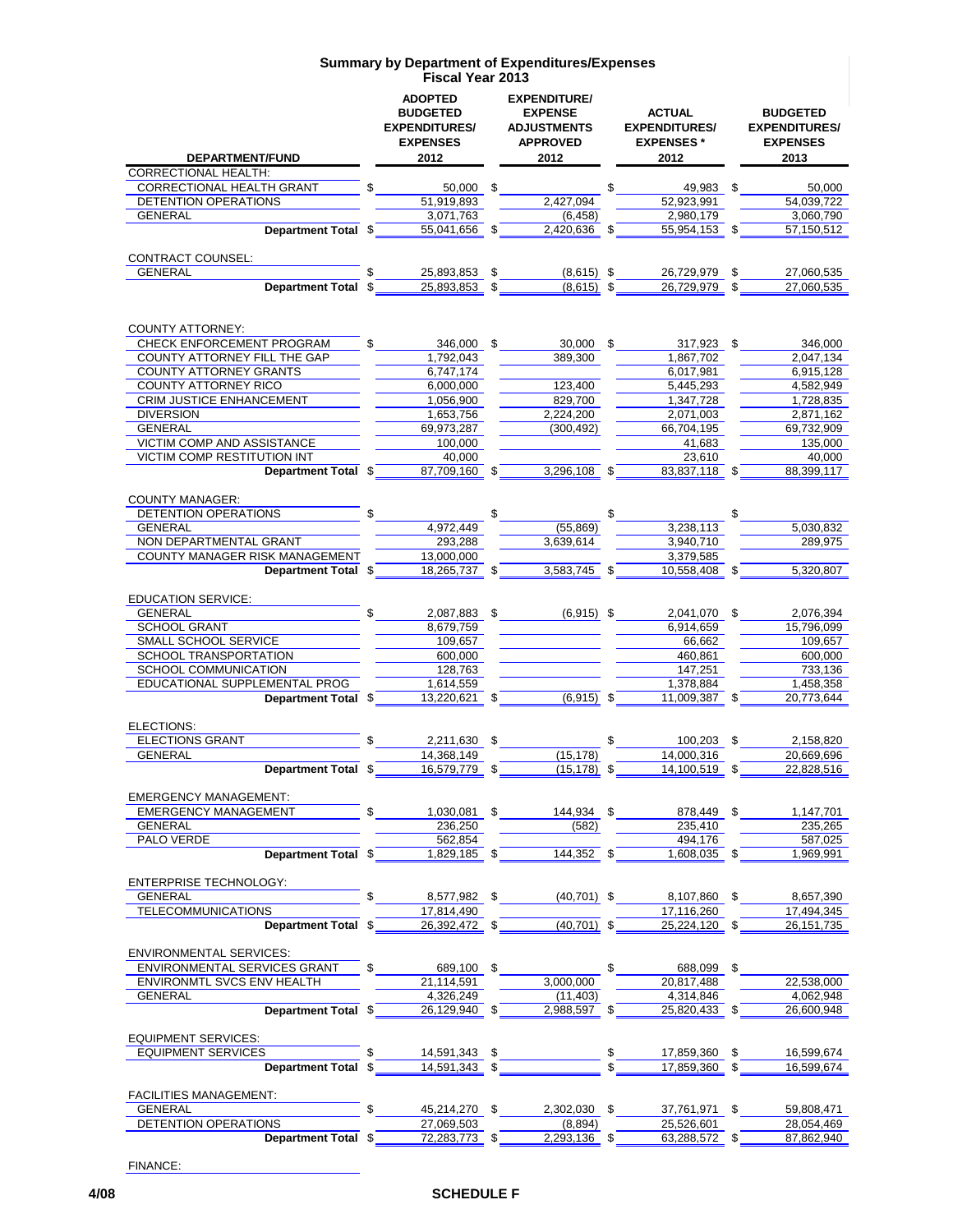| DEPARTMENT/FUND                                 | <b>ADOPTED</b><br><b>BUDGETED</b><br><b>EXPENDITURES/</b><br><b>EXPENSES</b><br>2012 | <b>EXPENDITURE/</b><br><b>EXPENSE</b><br><b>ADJUSTMENTS</b><br><b>APPROVED</b><br>2012 | <b>ACTUAL</b><br><b>EXPENDITURES/</b><br><b>EXPENSES*</b><br>2012 |    | <b>BUDGETED</b><br><b>EXPENDITURES/</b><br><b>EXPENSES</b><br>2013 |  |
|-------------------------------------------------|--------------------------------------------------------------------------------------|----------------------------------------------------------------------------------------|-------------------------------------------------------------------|----|--------------------------------------------------------------------|--|
| GENERAL                                         | 3,598,613                                                                            | \$<br>(17.277)                                                                         | \$<br>3,067,734                                                   | \$ | 3,476,572                                                          |  |
| Department Total \$                             | 3,598,613                                                                            | \$<br>(17, 277)                                                                        | \$<br>3.067.734 \$                                                |    | 3,476,572                                                          |  |
|                                                 |                                                                                      |                                                                                        |                                                                   |    |                                                                    |  |
| FLOOD CONTROL DISTRICT:<br>FLOOD CONTROL        | \$<br>36,860,323 \$                                                                  |                                                                                        | \$<br>35,064,240 \$                                               |    | 34,674,931                                                         |  |
| FLOOD CONTROL GRANTS                            | 566,100                                                                              |                                                                                        | 355,391                                                           |    | 349,000                                                            |  |
| FLOOD CONTROL CAPITAL PROJECTS                  | 60,000,000                                                                           |                                                                                        | 59,600,000                                                        |    | 50,000,000                                                         |  |
| Department Total \$                             | 97,426,423 \$                                                                        |                                                                                        | 95,019,631 \$                                                     |    | 85,023,931                                                         |  |
|                                                 |                                                                                      |                                                                                        |                                                                   |    |                                                                    |  |
|                                                 |                                                                                      |                                                                                        |                                                                   |    |                                                                    |  |
| HUMAN RESOURCES:                                |                                                                                      |                                                                                        |                                                                   |    |                                                                    |  |
| <b>GENERAL</b><br>DETENTION OPERATIONS          | 6,888,627 \$<br>49,262                                                               | $(36,300)$ \$<br>(182)                                                                 | 6,506,116 \$<br>49,071                                            |    | 6,545,657<br>48,942                                                |  |
| Department Total \$                             | 6,937,889 \$                                                                         | $(36, 482)$ \$                                                                         | 6,555,187 \$                                                      |    | 6,594,599                                                          |  |
|                                                 |                                                                                      |                                                                                        |                                                                   |    |                                                                    |  |
| <b>HUMAN SERVICES:</b>                          |                                                                                      |                                                                                        |                                                                   |    |                                                                    |  |
| <b>CDBG HOUSING TRUST</b>                       | 13,486,394 \$                                                                        | 1,040,000 \$                                                                           | 13.257.023 \$                                                     |    | 14,741,226                                                         |  |
| <b>DETENTION OPERATIONS</b>                     | 1,976,289                                                                            | (2, 294)                                                                               | 615,742                                                           |    | 1,328,359                                                          |  |
| <b>GENERAL</b>                                  | 2,260,912                                                                            |                                                                                        | 2,257,637                                                         |    | 2,260,912                                                          |  |
| HUMAN SERVICES GRANTS                           | 45.586.165                                                                           | 8,066,276                                                                              | 48,723,967                                                        |    | 39,517,512                                                         |  |
| Department Total \$                             | 63,309,760                                                                           | \$<br>9,103,982 \$                                                                     | 64,854,369 \$                                                     |    | 57,848,009                                                         |  |
| INTERNAL AUDIT:                                 |                                                                                      |                                                                                        |                                                                   |    |                                                                    |  |
| GENERAL                                         | \$<br>1,762,377                                                                      | \$<br>$(7,556)$ \$                                                                     | 1,738,079                                                         | \$ | 1,749,051                                                          |  |
| Department Total \$                             | 1,762,377                                                                            | \$<br>$(7,556)$ \$                                                                     | 1,738,079 \$                                                      |    | 1.749.051                                                          |  |
|                                                 |                                                                                      |                                                                                        |                                                                   |    |                                                                    |  |
| <b>JUSTICE COURTS:</b>                          |                                                                                      |                                                                                        |                                                                   |    |                                                                    |  |
| <b>GENERAL</b>                                  | 15,615,281 \$                                                                        | $(16, 472)$ \$                                                                         | 14,999,218 \$                                                     |    | 15,916,515                                                         |  |
| JUSTICE COURTS SPECIAL REVENUE                  | 6,472,572                                                                            |                                                                                        | 6,112,770                                                         |    | 6,177,400                                                          |  |
| JUST COURTS PHOTO ENFORCEMENT                   | 921,000                                                                              |                                                                                        | 163,694                                                           |    | 381,351                                                            |  |
| JUSTICE CT JUDICIAL ENHANCEMNT                  | 1,936,813                                                                            |                                                                                        | 741,115                                                           |    | 1,792,000                                                          |  |
| Department Total \$                             | 24,945,666 \$                                                                        | $(16, 472)$ \$                                                                         | 22,016,797 \$                                                     |    | 24,267,266                                                         |  |
|                                                 |                                                                                      |                                                                                        |                                                                   |    |                                                                    |  |
| <b>JUVENILE PROBATION:</b>                      |                                                                                      |                                                                                        |                                                                   |    |                                                                    |  |
| DETENTION OPERATIONS                            | \$<br>33,027,151                                                                     | \$<br>$(19,685)$ \$                                                                    | 27,383,392 \$                                                     |    | 31,998,007                                                         |  |
| GENERAL                                         | 16,756,982                                                                           | (153, 408)                                                                             | 16,164,603                                                        |    | 15,945,632                                                         |  |
| JUVENILE PROBATION DIVERSION                    | 306.633                                                                              |                                                                                        | 302,806                                                           |    | 302,870                                                            |  |
| JUVENILE PROBATION GRANTS                       | 4,983,658                                                                            | 129,032                                                                                | 3,492,775                                                         |    | 4,406,449                                                          |  |
| JUVENILE PROBATION SPECIAL FEE                  | 4.132.934                                                                            |                                                                                        | 4,130,760                                                         |    | 3,743,200                                                          |  |
| <b>JUVENILE RESTITUTION</b>                     | 10,000                                                                               |                                                                                        | 8.323                                                             |    | 10,000                                                             |  |
| Department Total \$                             | 59,217,358 \$                                                                        | $(44,061)$ \$                                                                          | 51,482,659                                                        |    | 56,406,158                                                         |  |
| LEGAL ADVOCATE:                                 |                                                                                      |                                                                                        |                                                                   |    |                                                                    |  |
| GENERAL                                         | \$<br>9,256,389                                                                      | \$<br>$(40, 427)$ \$                                                                   | 9,084,000 \$                                                      |    | 9,451,391                                                          |  |
| PUBLIC DEFENDER TRAINING                        | 63,348                                                                               |                                                                                        | 31,752                                                            |    | 60,764                                                             |  |
| <b>Department Total</b>                         | 9,319,737<br>\$                                                                      | \$<br>$(40, 427)$ \$                                                                   | 9,115,752                                                         |    | 9,512,155                                                          |  |
|                                                 |                                                                                      |                                                                                        |                                                                   |    |                                                                    |  |
| LEGAL DEFENDER:                                 |                                                                                      |                                                                                        |                                                                   |    |                                                                    |  |
| <b>GENERAL</b>                                  | \$<br>10,268,731 \$                                                                  | $(48, 171)$ \$                                                                         | 9,977,064 \$                                                      |    | 10,615,170                                                         |  |
| LEGAL DEFENDER FILL THE GAP                     | 59,000                                                                               |                                                                                        | 59,000                                                            |    | 66,362                                                             |  |
| PUBLIC DEFENDER TRAINING                        | 136,237                                                                              |                                                                                        | 31,160                                                            |    | 144,560                                                            |  |
| Department Total \$                             | 10,463,968 \$                                                                        | $(48, 171)$ \$                                                                         | 10,067,224 \$                                                     |    | 10,826,092                                                         |  |
| LIBRARY DISTRICT:                               |                                                                                      |                                                                                        |                                                                   |    |                                                                    |  |
| <b>LIBRARY DISTRICT GRANTS</b>                  | 83,564                                                                               | 140,000                                                                                | 198,564                                                           |    |                                                                    |  |
| <b>LIBRARY DISTRICT</b>                         | 21,832,590                                                                           | 1,036,591                                                                              | 21,694,461                                                        |    | 21,112,500                                                         |  |
| LIBRARY INTERGOVERNMENTAL                       | 2,648,796                                                                            |                                                                                        | 2,648,796                                                         |    | 4,515,096                                                          |  |
| Department Total \$                             | 24,564,950 \$                                                                        | 1,176,591 \$                                                                           | 24,541,821 \$                                                     |    | 25,627,596                                                         |  |
|                                                 |                                                                                      |                                                                                        |                                                                   |    |                                                                    |  |
| INTEGRATED CRIM JUSTICE INFO:                   |                                                                                      |                                                                                        |                                                                   |    |                                                                    |  |
| <b>DETENTION OPERATIONS</b>                     | 1,282,863<br>\$                                                                      | \$<br>165,214 \$                                                                       | 1,448,077                                                         | S  | 1,615,307                                                          |  |
| <b>Department Total</b>                         | 1,282,863<br>\$                                                                      | \$<br>165,214 \$                                                                       | 1,448,077                                                         |    | 1,615,307                                                          |  |
|                                                 |                                                                                      |                                                                                        |                                                                   |    |                                                                    |  |
| <b>MANAGEMENT AND BUDGET:</b><br><b>GENERAL</b> | \$<br>3,476,865                                                                      | \$<br>$(14,085)$ \$                                                                    | 3,242,292                                                         | \$ | 3,402,002                                                          |  |
| <b>Department Total</b>                         | 3,476,865<br>\$                                                                      | \$<br>$(14,085)$ \$                                                                    | 3,242,292                                                         |    | 3,402,002                                                          |  |
| PROCUREMENT SERVICES:                           |                                                                                      |                                                                                        |                                                                   |    |                                                                    |  |
| GENERAL                                         | \$<br>2,099,903 \$                                                                   | 195,233 \$                                                                             | 1,788,523 \$                                                      |    | 2,481,282                                                          |  |
| <b>REPROGRAPHICS</b>                            | 804,333                                                                              |                                                                                        | 719,529                                                           |    | 761,464                                                            |  |
| Department Total \$                             | 2,904,236 \$                                                                         | 195,233 \$                                                                             | 2,508,052 \$                                                      |    | 3,242,746                                                          |  |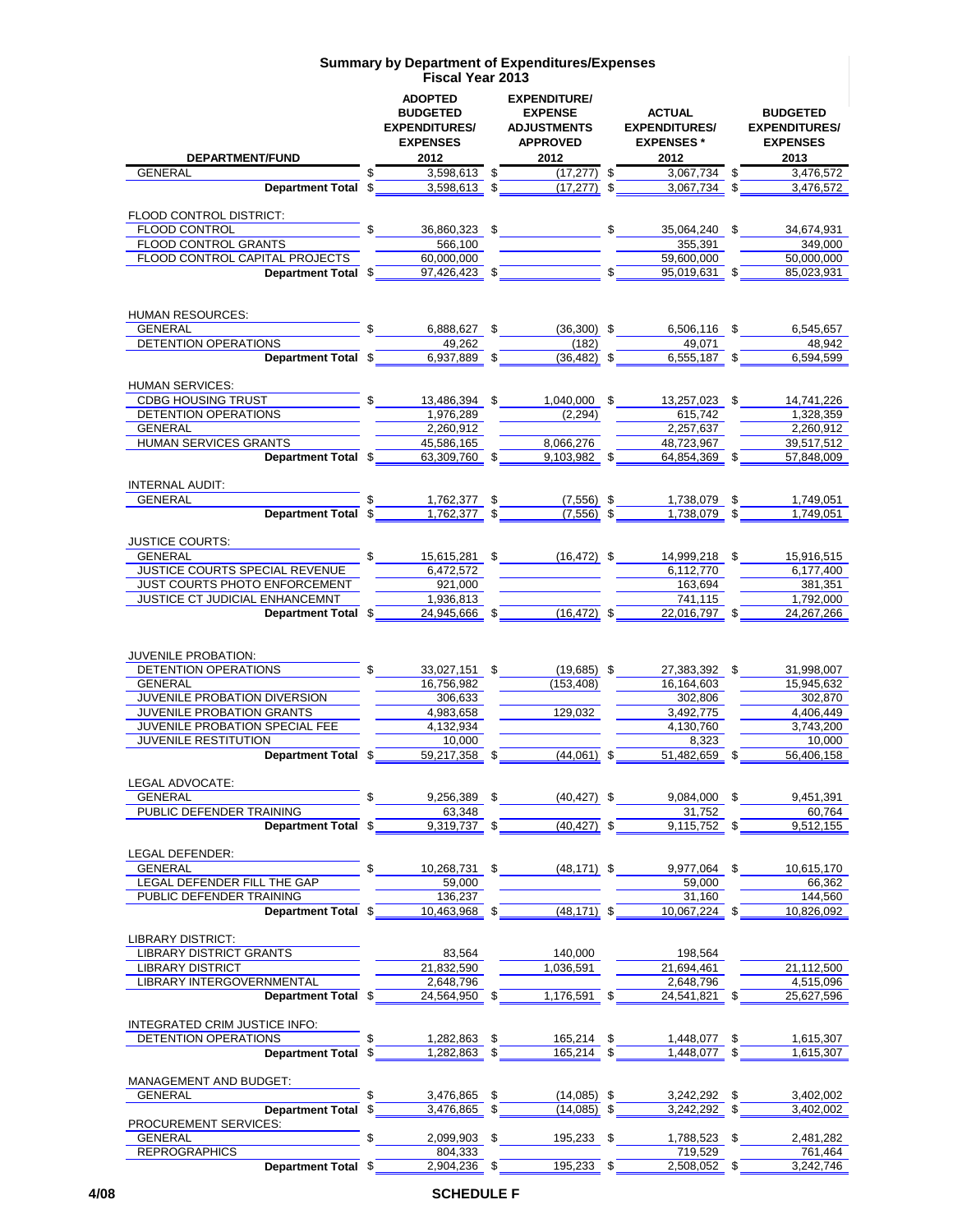|                                                      | <b>ADOPTED</b><br><b>BUDGETED</b><br><b>EXPENDITURES/</b><br><b>EXPENSES</b> |               | <b>EXPENDITURE/</b><br><b>EXPENSE</b><br><b>ADJUSTMENTS</b><br><b>APPROVED</b> | <b>ACTUAL</b><br><b>EXPENDITURES/</b><br><b>EXPENSES*</b> |    | <b>BUDGETED</b><br><b>EXPENDITURES/</b><br><b>EXPENSES</b> |
|------------------------------------------------------|------------------------------------------------------------------------------|---------------|--------------------------------------------------------------------------------|-----------------------------------------------------------|----|------------------------------------------------------------|
| DEPARTMENT/FUND                                      | 2012                                                                         |               | 2012                                                                           | 2012                                                      |    | 2013                                                       |
|                                                      |                                                                              |               |                                                                                |                                                           |    |                                                            |
| <b>MEDICAL EXAMINER:</b>                             |                                                                              |               |                                                                                |                                                           |    |                                                            |
| <b>GENERAL</b><br>MEDICAL EXAMINER GRANT             | \$<br>6,911,513 \$<br>160,140                                                |               | $(29,774)$ \$                                                                  | 6.752.369 \$<br>267,493                                   |    | 7,553,083<br>115,864                                       |
| Department Total \$                                  | 7,071,653 \$                                                                 |               | $(29, 774)$ \$                                                                 | 7,019,862                                                 |    | 7,668,947                                                  |
|                                                      |                                                                              |               |                                                                                |                                                           |    |                                                            |
| NON DEPARTMENTAL:                                    |                                                                              |               |                                                                                |                                                           |    |                                                            |
| <b>COUNTY IMPROVEMENT DEBT</b>                       | 11,994,437 \$                                                                |               |                                                                                | \$<br>11,994,266                                          | S  | 9,323,600                                                  |
| <b>COUNTY IMPROVEMENT DEBT 2</b>                     | 7,413,980                                                                    |               |                                                                                | 7,413,980                                                 |    | 7.413.230                                                  |
| DETENTION CAPITAL PROJECTS                           | 101.873.974                                                                  |               |                                                                                | 34,442,402                                                |    | 72,460,451                                                 |
| <b>DETENTION OPERATIONS</b>                          | 55,210,503                                                                   |               | 497,434                                                                        | 9,895,106                                                 |    | 71,740,557                                                 |
| <b>GENERAL</b>                                       | 175,308,337                                                                  |               | (5,204,372)                                                                    | 26,568,874                                                |    | 197,476,952                                                |
| <b>GENERAL FUND CTY IMPROV</b>                       | 95,154,377                                                                   |               | (7, 443, 533)                                                                  | 71,674,310                                                |    | 66,094,574                                                 |
| INTERGOVERNMENTAL CAP PROJ                           | 125,000<br>18,139,553                                                        |               |                                                                                |                                                           |    | 124,999                                                    |
| NON DEPARTMENTAL GRANT<br>TECHNOLOGY CAP IMPROVEMENT | 99,002,554                                                                   |               | (3,056,350)<br>6,491,548                                                       | 47,937,789                                                |    | 11,500,000<br>115,575,079                                  |
| DETENTION TECH CAP IMPROVEMENT                       | 12,279,466                                                                   |               |                                                                                | 3.446.416                                                 |    | 37, 174, 214                                               |
| <b>WASTE MANAGEMENT</b>                              | 484,410                                                                      |               |                                                                                | 61,201                                                    |    | 565,764                                                    |
| Department Total \$                                  | 576,986,591 \$                                                               |               | $(8,715,273)$ \$                                                               | 213,434,344 \$                                            |    | 589,449,420                                                |
|                                                      |                                                                              |               |                                                                                |                                                           |    |                                                            |
| PARKS AND RECREATION:                                |                                                                              |               |                                                                                |                                                           |    |                                                            |
| <b>GENERAL</b>                                       | 1,098,011 \$                                                                 |               | $(1,559)$ \$                                                                   | 1,096,312 \$                                              |    | 1,789,863                                                  |
| LAKE PLEASANT RECREATION SVCS                        | 2,738,948                                                                    |               |                                                                                | 2,604,776                                                 |    | 2,948,311                                                  |
| PARKS AND RECREATION GRANTS                          |                                                                              |               | 4,820                                                                          | 2,907                                                     |    |                                                            |
| PARKS DONATIONS                                      | 112,974                                                                      |               |                                                                                | 98.775                                                    |    | 176,056                                                    |
| PARKS ENHANCEMENT FUND<br><b>PARKS SOUVENIR</b>      | 4,407,826                                                                    |               |                                                                                | 4,239,057                                                 |    | 5,050,075                                                  |
| SPUR CROSS RANCH CONSERVATION                        | 184,950<br>330,591                                                           |               |                                                                                | 191,197                                                   |    | 184,950<br>294,672                                         |
| Department Total \$                                  | 8,873,300 \$                                                                 |               | 3,261                                                                          | \$<br>261,829<br>8,494,853 \$                             |    | 10,443,927                                                 |
|                                                      |                                                                              |               |                                                                                |                                                           |    |                                                            |
| PLANNING AND DEVELOPMENT:                            |                                                                              |               |                                                                                |                                                           |    |                                                            |
| <b>GENERAL</b>                                       | 928,115 \$                                                                   |               |                                                                                | \$<br>461,640                                             | \$ | 868,232                                                    |
| DEL WEBB                                             | 235                                                                          | \$            |                                                                                | 234                                                       |    | 259                                                        |
| PLANNING AND DEVELOPMENT FEES                        | 8,312,752                                                                    |               |                                                                                | 8,073,061                                                 |    | 8,174,324                                                  |
| <b>Department Total</b>                              | \$<br>$9,241,102$ \$                                                         |               |                                                                                | \$<br>8,534,935                                           | \$ | 9,042,815                                                  |
|                                                      |                                                                              |               |                                                                                |                                                           |    |                                                            |
| PUBLIC ADVOCATE:                                     |                                                                              |               |                                                                                |                                                           |    |                                                            |
| <b>GENERAL</b>                                       | \$<br>5,989,844 \$                                                           |               | $(27, 492)$ \$                                                                 | 5,830,806                                                 | \$ | 5,919,811                                                  |
| PUBLIC DEFENDER GRANTS                               | 52,938                                                                       |               |                                                                                | 8,177                                                     |    |                                                            |
| Department Total \$                                  | 6.042.782 \$                                                                 |               | $(27, 492)$ \$                                                                 | 5,838,983                                                 | \$ | 5,919,811                                                  |
|                                                      |                                                                              |               |                                                                                |                                                           |    |                                                            |
| PUBLIC DEFENDER:                                     |                                                                              |               |                                                                                |                                                           |    |                                                            |
| <b>GENERAL</b>                                       | 32,986,216                                                                   | $\mathfrak s$ | $(152, 057)$ \$                                                                | 32,604,328                                                | \$ | 33,371,785                                                 |
| PUBLIC DEFENDER FILL THE GAP                         | 2,678,475                                                                    |               |                                                                                | 1,849,642                                                 |    | 1,827,065                                                  |
| PUBLIC DEFENDER GRANTS                               | 449,732                                                                      |               |                                                                                | 394,595                                                   |    | 408,499                                                    |
| PUBLIC DEFENDER TRAINING                             | 417,720                                                                      |               |                                                                                | 301,426                                                   |    | 479,705                                                    |
| Department Total \$                                  | 36,532,143 \$                                                                |               | $(152,057)$ \$                                                                 | 35,149,991 \$                                             |    | 36,087,054                                                 |
|                                                      |                                                                              |               |                                                                                |                                                           |    |                                                            |
| PUBLIC FIDUCIARY:<br><b>GENERAL</b>                  | \$<br>3,100,020 \$                                                           |               | $(12,009)$ \$                                                                  | 2,795,933                                                 |    | 2,944,172                                                  |
| Department Total \$                                  | $3,100,020$ \$                                                               |               | $(12,009)$ \$                                                                  | 2,795,933 \$                                              | \$ | 2,944,172                                                  |
|                                                      |                                                                              |               |                                                                                |                                                           |    |                                                            |
| PUBLIC HEALTH:                                       |                                                                              |               |                                                                                |                                                           |    |                                                            |
| <b>GENERAL</b>                                       | \$<br>11,034,496                                                             | \$            | $(46,999)$ \$                                                                  | 10,230,959                                                | \$ | 10,873,279                                                 |
| PUBLIC HEALTH FEES                                   | 4.578.163                                                                    |               |                                                                                | 4,309,923                                                 |    | 4,859,263                                                  |
| PUBLIC HEALTH GRANTS                                 | 42,524,645                                                                   |               |                                                                                | 40,682,667                                                |    | 40,041,018                                                 |
| Department Total \$                                  | 58,137,304                                                                   | \$            | $(46,999)$ \$                                                                  | 55,223,549 \$                                             |    | 55,773,560                                                 |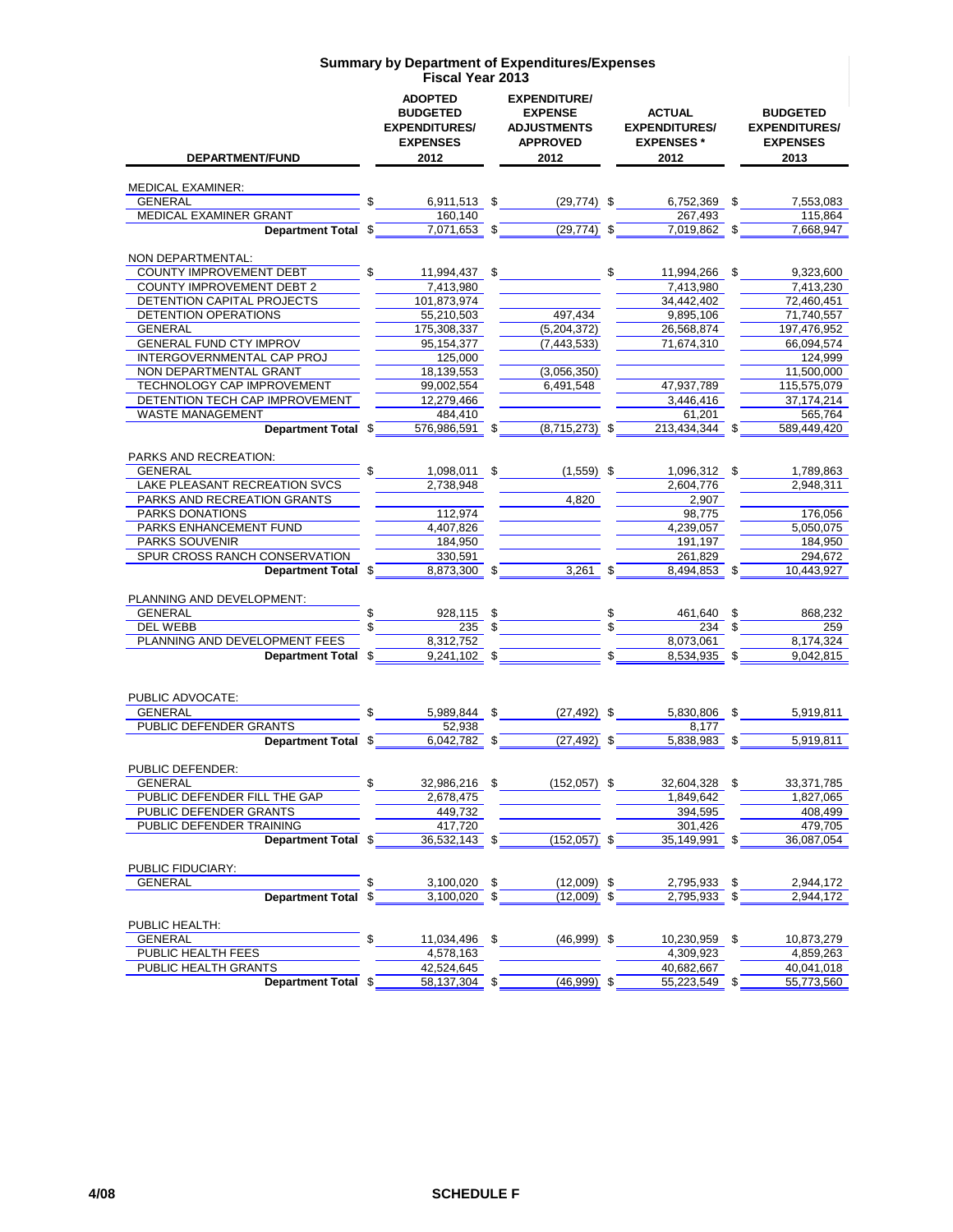|                                                                   | <b>ADOPTED</b><br><b>BUDGETED</b><br><b>EXPENDITURES/</b><br><b>EXPENSES</b><br>2012 |          | <b>EXPENDITURE/</b><br><b>EXPENSE</b><br><b>ADJUSTMENTS</b><br><b>APPROVED</b><br>2012 |              | <b>ACTUAL</b><br><b>EXPENDITURES/</b><br><b>EXPENSES*</b><br>2012 | <b>BUDGETED</b><br><b>EXPENDITURES/</b><br><b>EXPENSES</b><br>2013 |
|-------------------------------------------------------------------|--------------------------------------------------------------------------------------|----------|----------------------------------------------------------------------------------------|--------------|-------------------------------------------------------------------|--------------------------------------------------------------------|
| DEPARTMENT/FUND<br><b>PUBLIC WORKS:</b>                           |                                                                                      |          |                                                                                        |              |                                                                   |                                                                    |
| PUBLIC WORKS FLOOD CONTROL                                        | 35.933.801                                                                           |          | (16,966)                                                                               |              | 34, 367, 481                                                      | 33,972,781                                                         |
| Department Total \$                                               | 35,933,801 \$                                                                        |          | $(16.966)$ \$                                                                          |              | 34,367,481 \$                                                     | 33,972,781                                                         |
|                                                                   |                                                                                      |          |                                                                                        |              |                                                                   |                                                                    |
| RECORDER:                                                         |                                                                                      |          |                                                                                        |              |                                                                   |                                                                    |
| <b>GENERAL</b>                                                    | $2,251,263$ \$                                                                       |          | $(7,852)$ \$                                                                           |              | 2,167,963<br>-\$                                                  | 2,191,252                                                          |
| <b>RECORDERS SURCHARGE</b>                                        | 6,944,738                                                                            |          |                                                                                        |              | 6,779,772                                                         | 5,021,738                                                          |
| Department Total \$                                               | 9,196,001                                                                            | \$       | $(7,852)$ \$                                                                           |              | 8,947,735 \$                                                      | 7,212,990                                                          |
|                                                                   |                                                                                      |          |                                                                                        |              |                                                                   |                                                                    |
| <b>RESEARCH AND REPORTING:</b><br><b>GENERAL</b>                  | \$                                                                                   |          |                                                                                        |              |                                                                   |                                                                    |
| Department Total \$                                               | 362,739<br>362,739                                                                   | \$<br>\$ | $(1,600)$ \$<br>$(1,600)$ \$                                                           |              | 285,346<br>\$<br>285,346                                          | 360,028<br>360,028                                                 |
|                                                                   |                                                                                      |          |                                                                                        |              |                                                                   |                                                                    |
| <b>RISK MANAGEMENT:</b>                                           |                                                                                      |          |                                                                                        |              |                                                                   |                                                                    |
| <b>RISK MANAGEMENT</b>                                            | 43,912,696                                                                           | \$       |                                                                                        | $\mathbb{S}$ | 36,068,241<br>\$                                                  | 33,431,970                                                         |
| COUNTY MANAGER RISK MANAGEMENT                                    |                                                                                      |          |                                                                                        |              |                                                                   | 9,620,415                                                          |
| Department Total \$                                               | 43,912,696 \$                                                                        |          |                                                                                        | $\mathbf{s}$ | 36,068,241<br>-S                                                  | 43,052,385                                                         |
|                                                                   |                                                                                      |          |                                                                                        |              |                                                                   |                                                                    |
| SHERIFF:                                                          |                                                                                      |          |                                                                                        |              |                                                                   |                                                                    |
| DETENTION OPERATIONS                                              | 173,059,942                                                                          | S.       | $(2,802,037)$ \$                                                                       |              | 165,536,826<br>\$                                                 | 178,143,416                                                        |
| <b>GENERAL</b>                                                    | 74,452,020                                                                           |          | 3,515,702                                                                              |              | 75,899,341                                                        | 75,044,024                                                         |
| <b>INMATE HEALTH SERVICES</b>                                     | 80,500                                                                               |          |                                                                                        |              | 33.540                                                            | 165,640                                                            |
| <b>INMATE SERVICES</b>                                            | 33,799,768<br>26.300                                                                 |          | 272,034                                                                                |              | 29,255,162                                                        | 12,337,361                                                         |
| SHERIFF DONATIONS<br><b>SHERIFF GRANTS</b>                        |                                                                                      |          |                                                                                        |              | 13.016                                                            | 26,300<br>8.494.509                                                |
|                                                                   | 5,709,844                                                                            |          | 3,076,404                                                                              |              | 8,786,248                                                         |                                                                    |
| SHERIFF JAIL ENHANCEMENT                                          | 3,560,000                                                                            |          |                                                                                        |              | 2,457,972                                                         | 1,482,444                                                          |
| OFFICER SAFETY EQUIPMENT                                          |                                                                                      |          |                                                                                        |              |                                                                   | 60,000                                                             |
| SHERIFF RICO<br>Department Total \$                               | 2,000,000<br>292,688,374                                                             | \$       | 4,062,103 \$                                                                           |              | 1,020,328<br>283,002,433                                          | 2,000,000<br>277,753,694                                           |
|                                                                   |                                                                                      |          |                                                                                        |              |                                                                   |                                                                    |
| <b>STADIUM DISTRICT:</b>                                          |                                                                                      |          |                                                                                        |              |                                                                   |                                                                    |
| <b>BALLPARK OPERATIONS</b>                                        | 1,656,972 \$                                                                         |          |                                                                                        | \$           | 1,448,698 \$                                                      | 1,648,648                                                          |
| CACTUS LEAGUE OPERATIONS                                          | 99,143                                                                               |          |                                                                                        |              | 31,258                                                            | 99,143                                                             |
| LONG TERM PROJECT RESERVE                                         | 3,000                                                                                |          | 2,000,000                                                                              |              | 2,003,000                                                         | 1,903,000                                                          |
| STADIUM DIST DEBT SERIES 2002                                     | 6,631,968                                                                            |          |                                                                                        |              | 6,627,039                                                         | 6,634,544                                                          |
| Department Total \$                                               | 8,391,083                                                                            | \$       | 2,000,000                                                                              | \$           | 10,109,995<br>\$.                                                 | 10,285,335                                                         |
|                                                                   |                                                                                      |          |                                                                                        |              |                                                                   |                                                                    |
|                                                                   |                                                                                      |          |                                                                                        |              |                                                                   |                                                                    |
| <b>SUPERIOR COURT:</b>                                            |                                                                                      |          |                                                                                        |              |                                                                   |                                                                    |
| CHILDRENS ISSUES EDUCATION                                        | 115.007 \$                                                                           |          |                                                                                        | \$           | 115,007                                                           | 415,007                                                            |
| <b>CONCILIATION COURT FEES</b>                                    | 1,702,500                                                                            |          |                                                                                        |              | 1.590.000                                                         | 1,790,000                                                          |
| DOM REL MEDIATION EDUCATION<br><b>EMANCIPATION ADMINISTRATION</b> | 390,682                                                                              |          |                                                                                        |              | 390,682                                                           | 190,682                                                            |
| <b>EXPEDITED CHILD SUPPORT</b>                                    |                                                                                      |          |                                                                                        |              |                                                                   | 4,800<br>785,000                                                   |
|                                                                   | 897,500<br>76,556,676                                                                |          | (380, 374)                                                                             |              | 614,400<br>75,469,905                                             | 74,656,780                                                         |
| <b>GENERAL</b><br>JUDICIAL ENHANCEMENT                            | 870,600                                                                              |          |                                                                                        |              | 816,507                                                           | 521,600                                                            |
| <b>LAW LIBRARY</b>                                                | 1,425,000                                                                            |          |                                                                                        |              | 1,170,355                                                         | 1,296,000                                                          |
| PROBATE FEES                                                      | 564,531                                                                              |          |                                                                                        |              | 564,531                                                           | 614,531                                                            |
| SPOUSAL MAINT ENF ENHANCEMENT                                     | 115,921                                                                              |          |                                                                                        |              | 115,921                                                           | 115,921                                                            |
| SUPERIOR COURT FILL THE GAP                                       | 3,122,724                                                                            |          | (953, 838)                                                                             |              | 2,109,025                                                         | 2,101,600                                                          |
| SUPERIOR COURT GRANTS                                             | 3,002,400                                                                            |          |                                                                                        |              | 2,055,011                                                         | 2,599,319                                                          |
| SUPERIOR COURT SPECIAL REVENUE                                    | 6,029,540                                                                            |          |                                                                                        |              | 5,686,801                                                         | 4,900,000                                                          |
| Department Total \$                                               | 94.793.081                                                                           | \$       | (1,334,212)                                                                            | \$           | 90,698,145                                                        | 89,991,240                                                         |
|                                                                   |                                                                                      |          |                                                                                        |              |                                                                   |                                                                    |
| TRANSPORTATION:                                                   |                                                                                      |          |                                                                                        |              |                                                                   |                                                                    |
| TRANSPORTATION GRANTS                                             | 500,000 \$                                                                           |          |                                                                                        | \$           | 84,765<br>-\$                                                     | 404,676                                                            |
| <b>TRANSPORTATION OPERATIONS</b>                                  | 59,992,098                                                                           |          |                                                                                        |              | 56,824,580                                                        | 59,419,652                                                         |
| TRANSPORTATION CAPITAL PROJECT                                    | 115,550,123                                                                          |          |                                                                                        |              | 86,535,636                                                        | 103,932,010                                                        |
| Department Total \$                                               | 176,042,221                                                                          | \$       |                                                                                        | \$           | 143,444,981                                                       | 163,756,338                                                        |
|                                                                   |                                                                                      |          |                                                                                        |              |                                                                   |                                                                    |
| TREASURER:                                                        |                                                                                      |          |                                                                                        |              |                                                                   |                                                                    |
| <b>GENERAL</b>                                                    | \$<br>4,267,568 \$                                                                   |          |                                                                                        | \$           | 4,216,467 \$                                                      | 4,642,076                                                          |
| <b>TAXPAYER INFORMATION</b>                                       | 304,341                                                                              |          |                                                                                        |              | 304,341                                                           | 304,341                                                            |
| Department Total \$                                               | $4,571,909$ \$                                                                       |          |                                                                                        | \$           | 4,520,808 \$                                                      | 4,946,417                                                          |
|                                                                   |                                                                                      |          |                                                                                        |              |                                                                   |                                                                    |
| WASTE RESOURCES AND RECYCLING:                                    |                                                                                      |          |                                                                                        |              |                                                                   |                                                                    |
| <b>GENERAL</b>                                                    | \$                                                                                   | \$       |                                                                                        | \$           |                                                                   | 2,597,763                                                          |
| <b>WASTE TIRE</b>                                                 | 4,757,203                                                                            |          |                                                                                        |              | 4,545,718                                                         | 4,752,486                                                          |
| SOLID WASTE MANAGEMENT                                            | 2,183,701                                                                            |          |                                                                                        |              | 2,567,984                                                         |                                                                    |
| Department Total \$                                               | $6,940,904$ \$                                                                       |          |                                                                                        | \$           | 7,113,702 \$                                                      | 7,350,249                                                          |